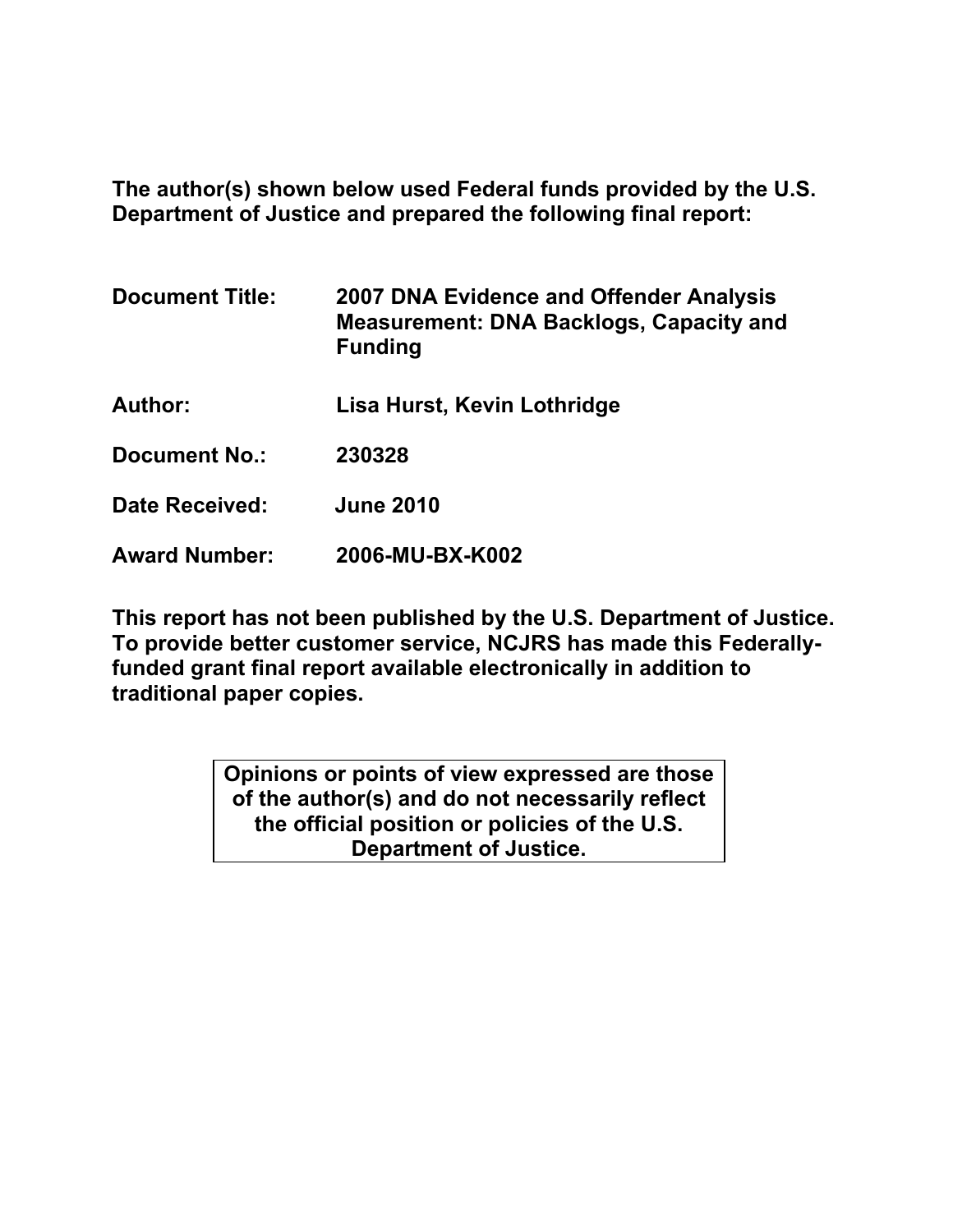# **2007 DNA Evidence and Offender Analysis Measurement**

# **DNA Backlogs, Capacity and Funding**

**Report Prepared by Lisa Hurst and Kevin Lothridge**

**January 2010**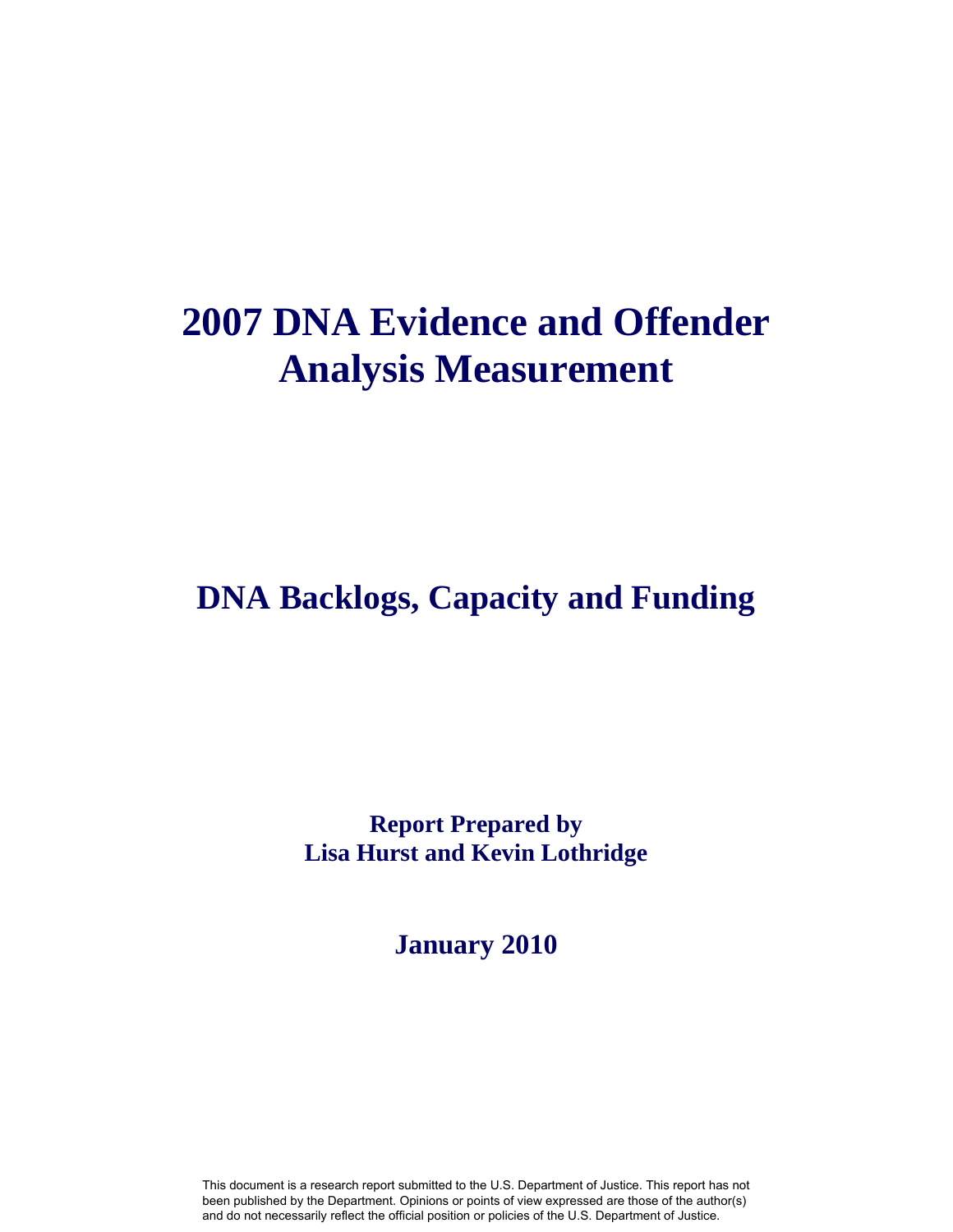# **Contents**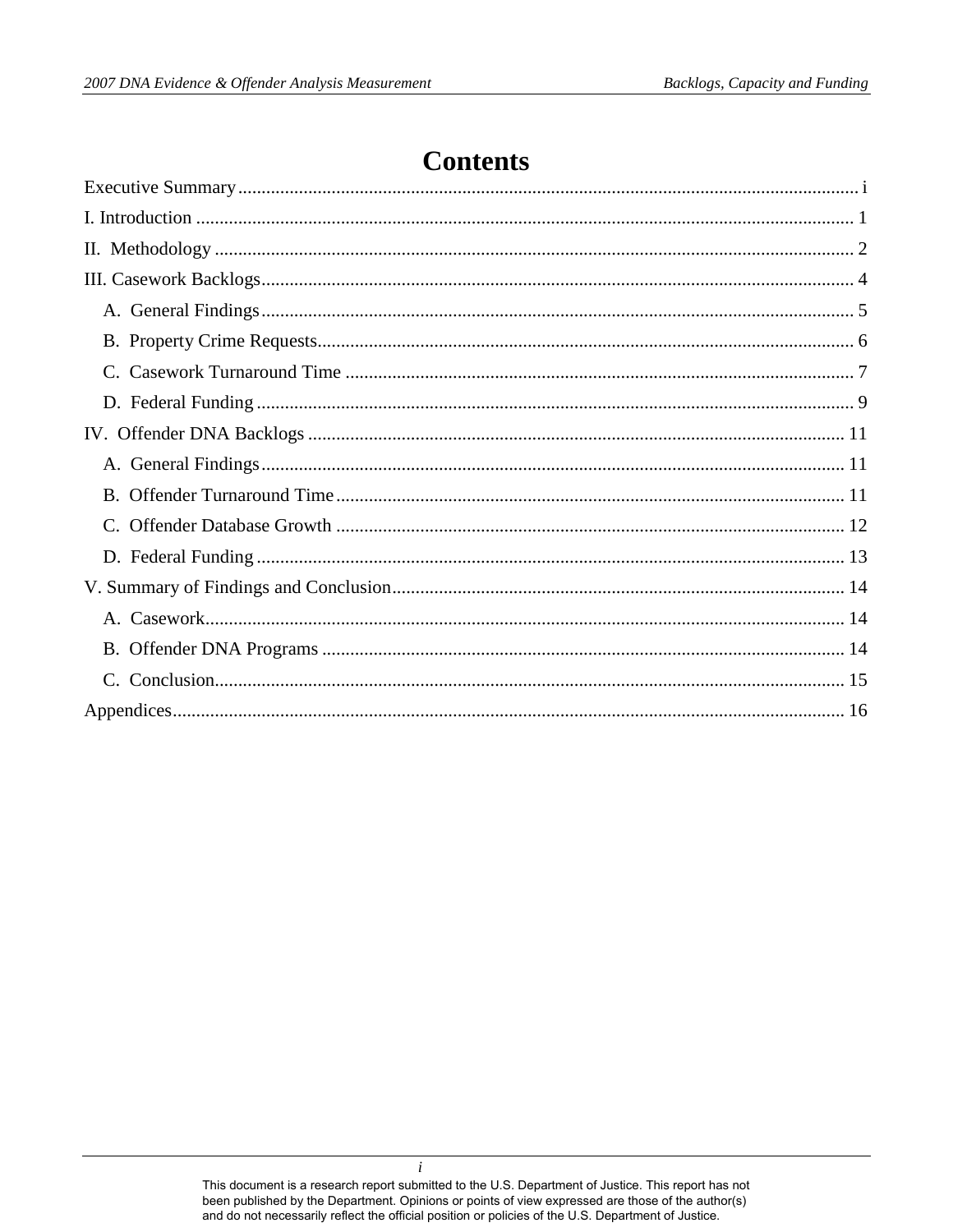# **Executive Summary**

<span id="page-3-0"></span> Programs, U.S. Department of Justice (2006-MU-BX-K002). Points of view or opinions in this document are those of the This report was prepared through the support of a grant awarded by the National Institute of Justice, Office of Justice authors and do not necessarily represent the official position or policies of the United States Department of Justice.

 backlogs of DNA evidence and offender samples and to increasing the capacity of U.S. crime laboratories. In particular, questions have arisen in recent years as to why a backlog of DNA still exists, since the advent of forensic DNA in the criminal justice system. In recent years, a considerable amount of public attention and funding has been devoted to decreasing despite significant funding from the federal government aimed at programs specifically designed to reduce backlogs and build capacity. Certainly, as DNA programs continue to grow and mature, concepts for best management practices and increased efficiency processes are being discussed in the community and implemented in laboratories throughout the nation. However, most investigators, prosecutors and crime laboratories are also very aware of the incredible surge in demand that has continued unabated

 extent of backlogs at the nation's publicly funded state and local crime laboratories. The report presents The 2007 DNA Evidence and Offender Analysis Measurement provides an update on the nature and data not only on the size of the backlogs, but also on important details regarding the levels of demand for new analysis, the available supply, or capacity, at the laboratories and the degree of reliance on federal funds.

Major findings from the *2007 DNA Evidence and Offender Analysis Measurement* include:

- completed requests). A total of 153 crime laboratories reported a beginning backlog for DNA casework analysis of more than 54,000 requests and an end-of-year backlog of more than 70,000 requests. These figures should be considered in context with both the remarkable demand reported (more than 140,000 new requests) and the significant availability of supply or laboratory capacity (more than 124,000
- requests reported. However, some laboratories indicated significant demand for property crime Property crimes represented a small percentage of the number of new and completed DNA analysis analysis and limited capacity to complete such requests.
- casework requests. Twenty laboratories had turnaround times of nine months or more. • More than half of all laboratories reported turnaround times of four months or less for new DNA
- casework programs. Without federal funding, labs anticipated adding significantly to existing • Most laboratories reported a strong reliance on federal funding for continuing operation of DNA casework backlogs.
- Nationwide, 79 crime laboratories reported that offender DNA backlogs were reduced by nearly 200,000 samples in 2007, with a year-end estimate of approximately 650,000 backlogged samples.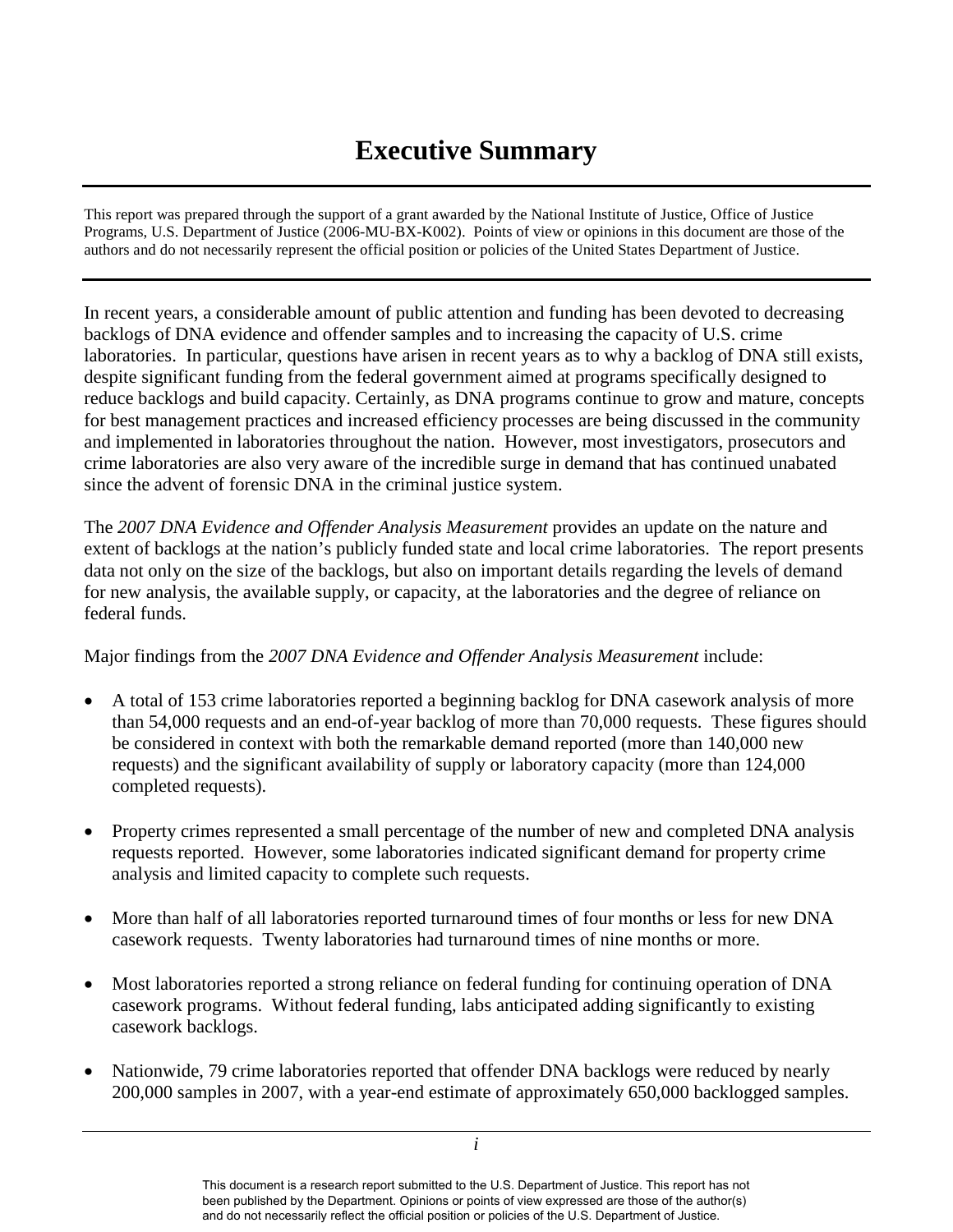More than one million new samples were submitted for analysis in 2007, and more than 1.2 million samples were completed.

- months or more. • Many offender analysis laboratories have achieved turnaround times of 90 days or less in processing offender DNA samples; however, several smaller laboratories reported turnaround times of nine
- Offender DNA programs rely considerably on federal funding programs, although not to the same extent as seen in casework DNA programs.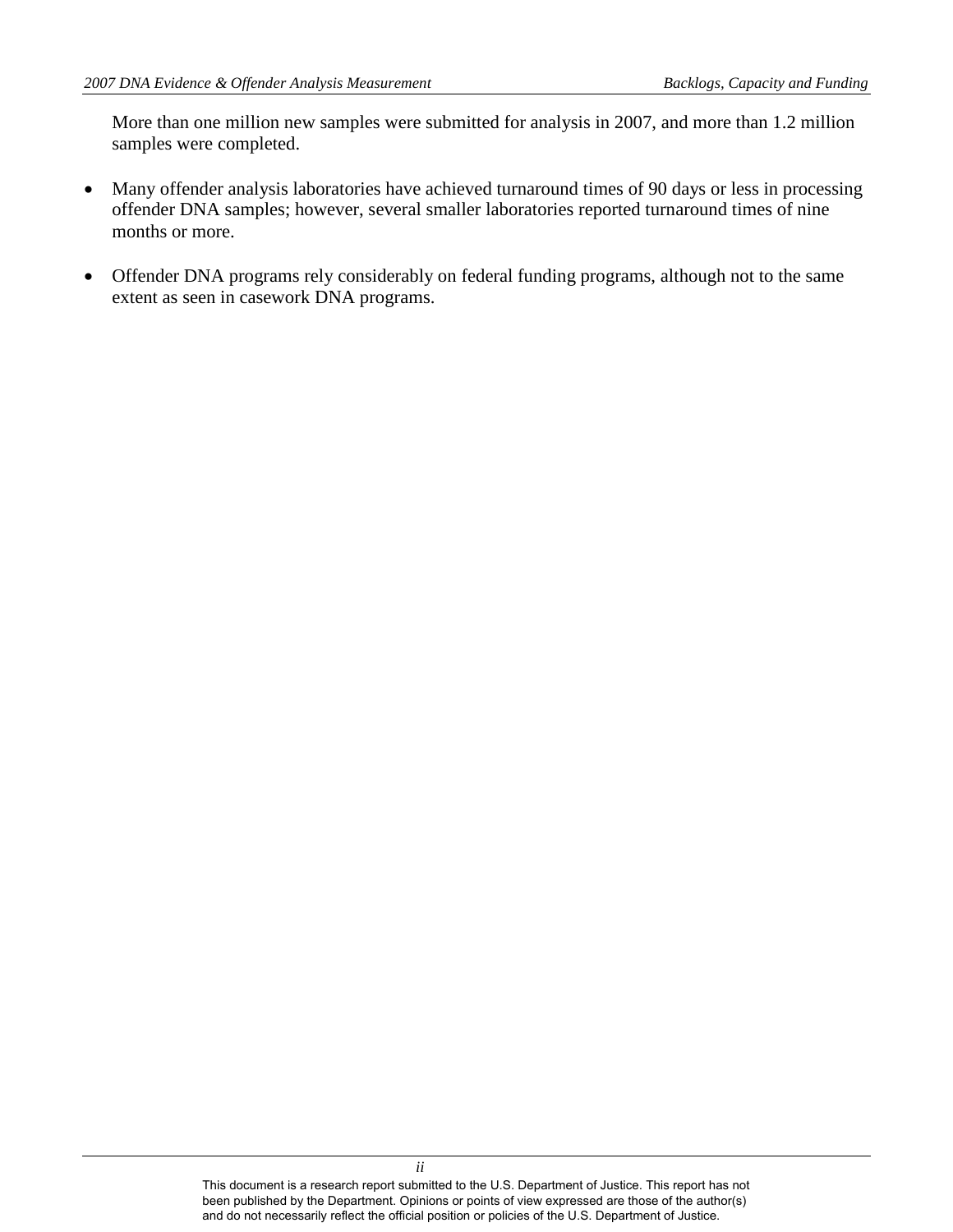## <span id="page-5-0"></span>**I. Introduction**

The value of forensic DNA analysis is witnessed daily in headlines announcing the resolution of old crimes thanks to new DNA leads. However, despite the considerable attention paid to these backlogs and the importance of the evidence awaiting analysis, delays persist. Clues to the nature and extent of the backlog have been available through various studies and even anecdotal reports, but the criminal justice community and those responsible for the administration of related policies and budgets have an ongoing need to measure, benchmark and analyze these backlogs.

Moreover, these backlogs should not be considered in terms of sheer numbers only. A backlog of 100 DNA requests at a small laboratory may take a year to process, whereas the same backlog at a large laboratory may take only a few extra weeks of work. Therefore, metrics such as the average number of days needed to complete new requests for DNA analysis, or "turnaround times," is another important matter to consider.

 understand the extent of the DNA laboratory's funding gap. Additionally, over the years many state and locally funded crime laboratories have relied significantly on federal grant money to support their DNA programs. While such reliance indicates that the federal money is needed and is being put to good use, it may also serve to hide a laboratory's true funding needs from those in political and administrative offices with budgetary responsibilities. These decisionmakers should seek permanent local- or state-based funding solutions, but they may not clearly

 survey instrument distributed to state and local publicly funded crime laboratories with forensic DNA used to collect and analyze data. The report findings are divided into two primary sections: one The *2007 DNA Evidence and Offender Analysis Measurement* on DNA Backlogs, Capacity and Funding (hereafter called *2007 Measurement*) provides a summary of data collected and analyzed through a programs. Section I and Section II provide the framework for the report and describe the methodology addressing evidence, or "casework" DNA backlogs, discussed in Section III, and another addressing convicted and/or arrestee offender DNA programs, discussed in Section IV.

 laboratories. Included in this discussion is a consideration of the backlog, both in terms of the number and "supply" or capacity of laboratories to handle growing demand. A brief discussion of non-violent Section III of the *2007 Measurement* discusses in detail the existing backlogs at public crime of pending requests and the average turnaround time for completing new requests. Factors contributing to backlogs and turnaround times are also considered in this section, namely demand for new casework crime submissions is also included, along with presentation of data reported regarding the importance of federal funding to crime laboratory DNA casework programs.

 databases. Finally, data regarding the relative reliance on federal funding for offender DNA programs Section IV of the *2007 Measurement* quantifies the responses from offender DNA programs regarding the status of backlogs, turnarounds, demand and capacity for offender DNA analysis. Discussion also includes the potential for growth in these programs due to state legislative activity in expanding are presented.

*1*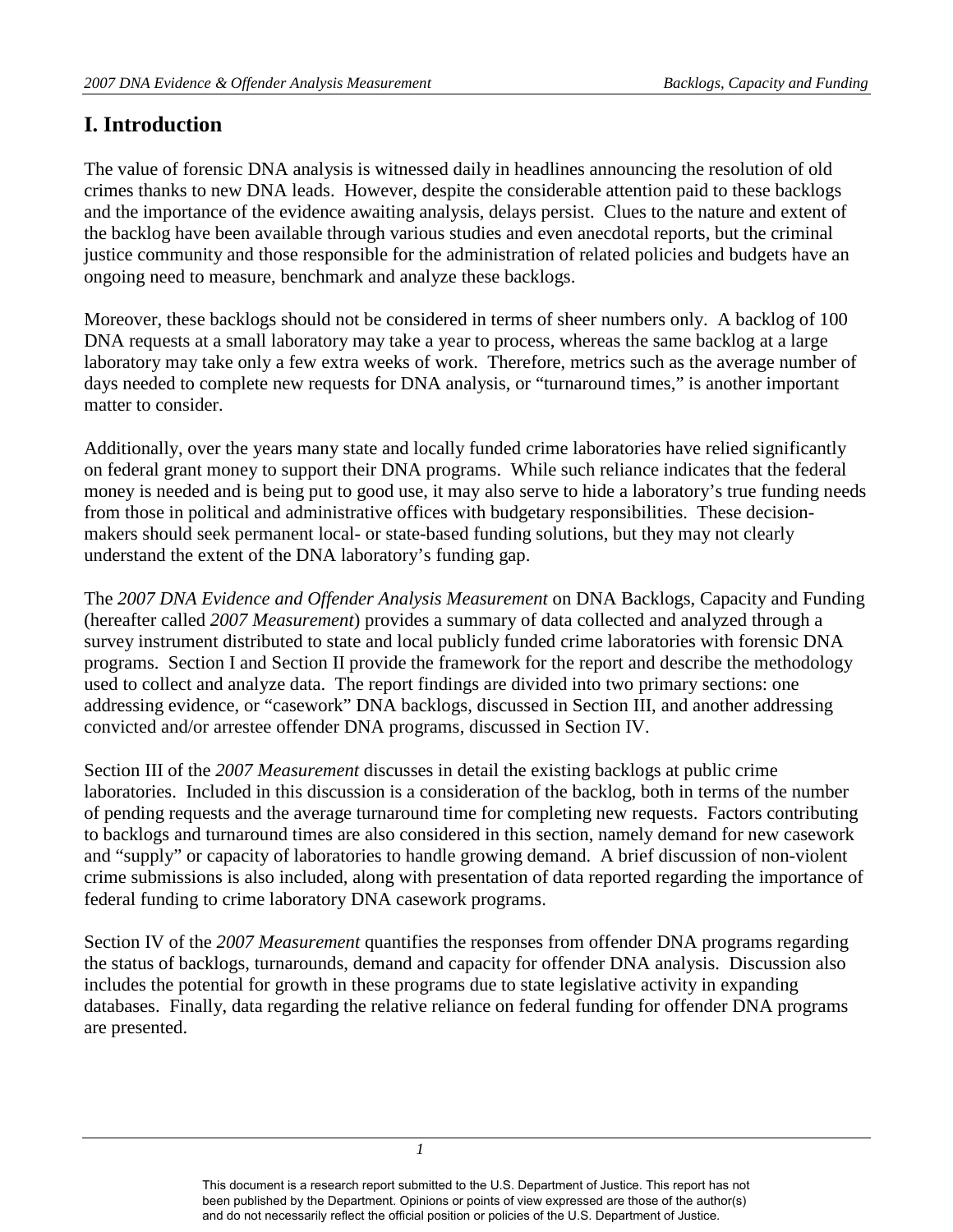## <span id="page-6-0"></span>**II. Methodology**

 *Census of Publicly Funded Forensic Crime Laboratories, 2005* (NCJ 222181). Data Verification Tables The National Forensic Science and Technology Center (NFSTC) contracted with SAL Government Services to develop the survey instrument, identify laboratories for participation, perform follow-up for data submission and draft a final report. SAL Government Services is a division of Gordon Thomas Honeywell Governmental Affairs, a group known for their expertise with forensic DNA policy. Kristen Hughes was contracted to perform data verification. Ms. Hughes is a former statistician with the U.S. Department of Justice's Bureau of Justice Statistics, and she previously worked with the Bureau's can be found in Appendix 2.

 rosters of DNA grantees and other resources available through the researchers' own contacts. The final pool of respondents was limited to those publicly funded crime laboratories that were accredited and operating forensic DNA analysis programs. Additionally, federal and military crime laboratories were federal grants by state and local laboratories. All publicly funded crime laboratories performing DNA analysis were identified and confirmed through multiple sources, including comparison with lists of laboratories accredited by the American Society of Crime Laboratory Directors (ASCLD) and Forensic Quality Services (FQS), laboratories surveyed through the Bureau of Justice Statistics' *Census of Publicly Funded Forensic Crime Laboratories, 2005*, (July 2008, NCJ 222181, hereafter referred to as the *2005 Census*), National Institute of Justice (NIJ) omitted from the data collection effort, as many of the questions were specific to the utilization of

In addition to simply quantifying the current state of DNA backlogs in the United States, this study strived to provide data sets to update the backlog growth/reduction in comparison with figures gathered from the *2005 Census*. The draft survey instrument was reviewed by a statistician who worked on the *2005 Census* for confirmation that efforts to collect comparable data sets would be successful.

 survey instrument itself was an online form that was distributed to crime laboratory directors by e-mail with key personnel in the DNA sections. Data from online forms were aggregated in a master spreadsheet. Laboratories that were unable to complete the online form submitted their responses by fax A pretest of the draft survey instrument was completed by a variety of laboratories in the respondent pool – big and small, state and local – in order to make final adjustments prior to the full launch. The (See Appendix 1.). Follow-up communications were conducted with the crime laboratory directors and or as electronic attachments. There are no imputed responses in the *2007 Measurement*.

 Each laboratory was surveyed individually, following the protocol for the *2005 Census*. However, in several instances, state laboratory systems consisting of several regional laboratories indicated that they were unable to provide individual responses for each laboratory in the system and instead could provide only one system-wide response. Every state laboratory surveyed provided a response, and every local laboratory surveyed within the United States responded, with the exception of one. The non-responding laboratory indicated that it was unable to provide responses due to a directive from the agency's administrator prohibiting participation in surveys.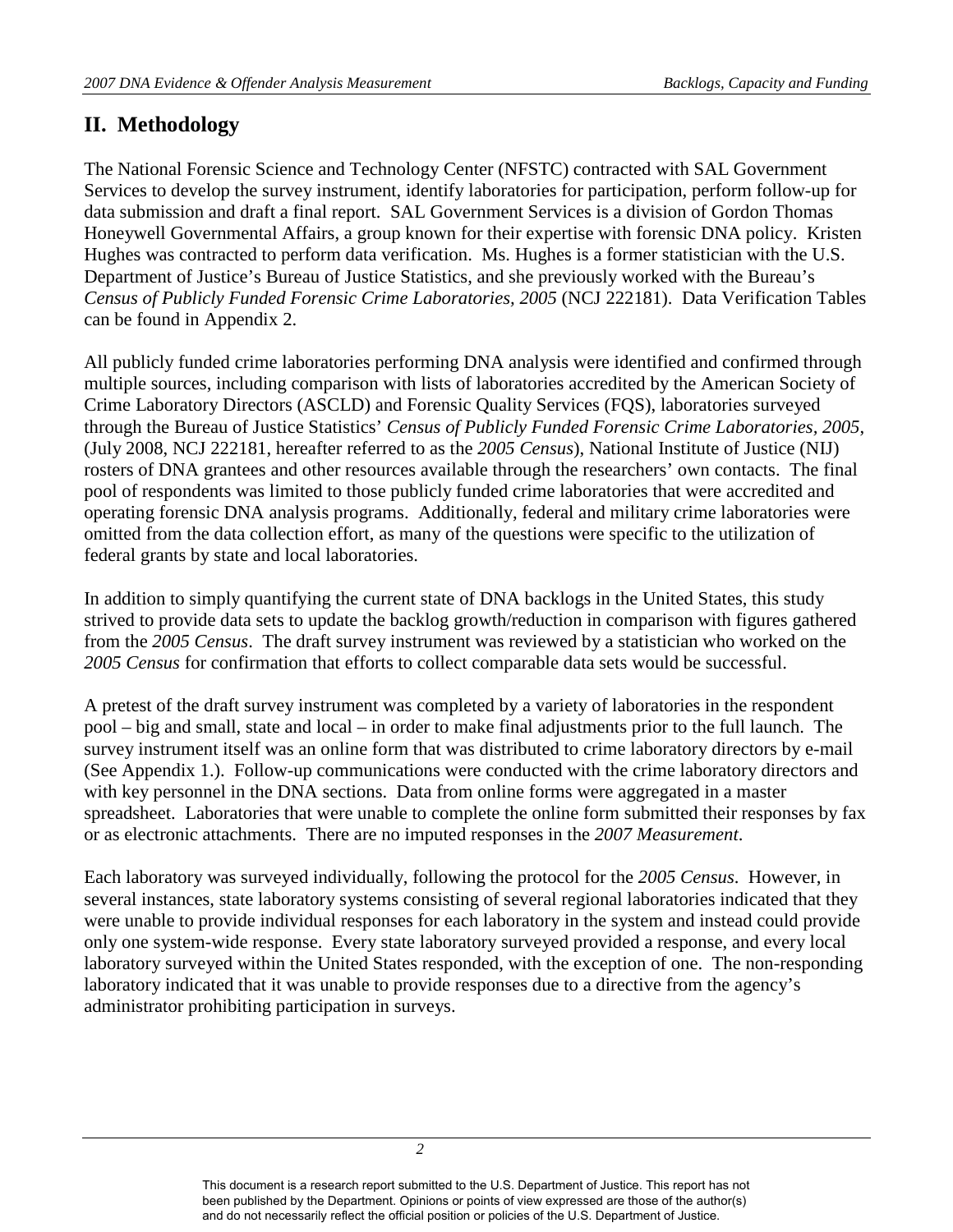#### **Table 2.1**

*Laboratories responding to questionnaire, by jurisdiction served* 

|                         | Number of                    | Number of        |
|-------------------------|------------------------------|------------------|
|                         | <b>Laboratories Surveyed</b> | <b>Responses</b> |
| State Laboratory*       |                              |                  |
| <b>Local Laboratory</b> |                              |                  |
| Total                   | 154                          |                  |

 granted permission to provide a single response for the entire state system, thereby reducing the \* It should be noted that the number of state laboratories performing DNA analysis is well above the 79 laboratories reported in the final survey numbers in this report. Many state laboratories reported to researchers that laboratory policy and/or procedures do not permit individual responses for each laboratory in the state system. In order to obtain as much data as possible, these laboratories were overall number of laboratories included in the final analysis.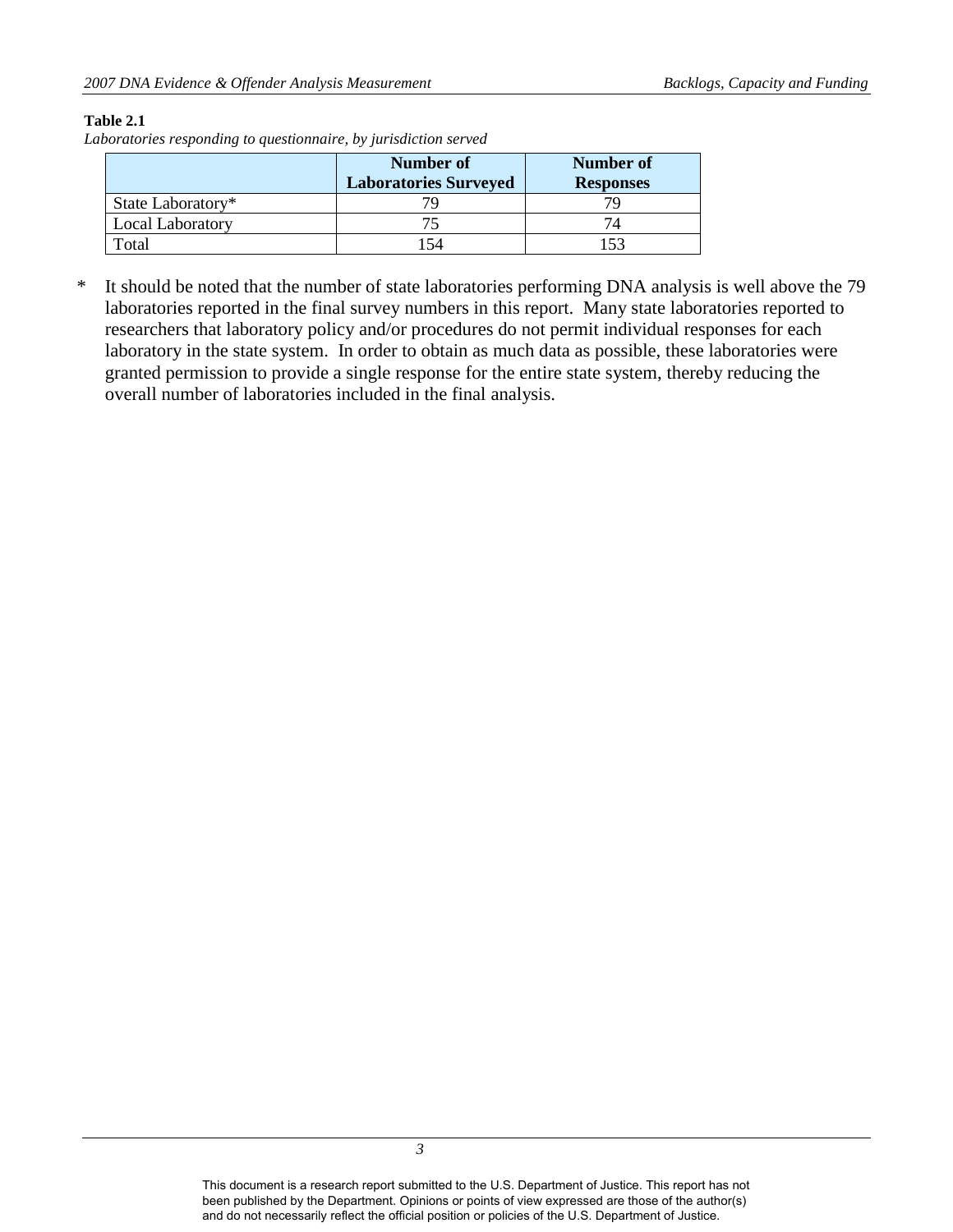## <span id="page-8-0"></span>**III. Casework Backlogs**

 The first task of the *2007 Measurement* was to provide an updated estimate on the number of DNA requests in the custody of publicly funded crime laboratories. This effort specifically *did not* attempt to at crime laboratories is reported in the *2005 Census*. For benchmarking purposes, researchers for the *2007 Measurement* effort endeavored to develop a data set that would be comparable to the *2005 Census*  data regarding DNA analysis. As such, laboratories were presented with questions regarding DNA count those requests that are in the custody of local law enforcement and not yet submitted to the crime laboratory. Prior to the *2007 Measurement*, the most recent study regarding backlogged DNA requests analysis requests and related definitions as follows:

A **case** is defined as evidence submitted from a single criminal investigation.

A **backlogged case** is a case that is in the laboratory and remains unreported for a period of 30 days or more.

 A single case may result in multiple **requests**; e.g., one case may include a request for biology and a request for latent prints.

The **single request** for biology may include multiple items to be analyzed for biological fluids.

1. FORENSIC DNA REQUESTS. In the questions below, please indicate the following:

a. the number of single backlogged requests as of January 1, 2007

b. the number of single new requests received in Calendar Year 2007

c. the total number of single requests completed in 2007

number of new requests and then subtracting (c) the 2005 number of completed requests, or  $a + b - c =$ The *2005 Census* calculated year-end backlogs by adding (a) the 2005 beginning backlog to (b) the 2005 d. Through additional conversations with crime laboratories as the questionnaires were being completed, researchers determined that, depending on how each laboratory's accounting process operates, several factors could skew the actual final results for the calculated year-end backlog.

 accounting methods, although many labs would in fact count such cases as "completed." In other that did not yet meet the definition of "backlog," meaning they were still within a 30-day window for lab appears to have completed more requests than the combined total of reported beginning backlog plus First, certain circumstances may result in a request being submitted, but then closed without actually being counted as "completed." In some instances, an analyst may determine that there was insufficient evidence for testing, or perhaps the entire case was closed for unrelated reasons. In the final calculations, such requests could appear in the year-end backlog figure, depending on the laboratory's circumstances, the reported "beginning backlog" may not account for cases in the laboratory's custody completion. Thus, a lab with 50 such cases in mid-December would not necessarily count those cases either in the "beginning backlog figures" or in the "new requests" for the following year. However, such cases could appear in the "completed" figures for the year, potentially creating scenarios where a new requests for the year. Unfortunately, any measurement method used to calculate backlog at crime laboratories will be filled with special circumstances given the lack of a uniform method for counting requests, varying definitions of "backlog," and individual operational differences inherent in each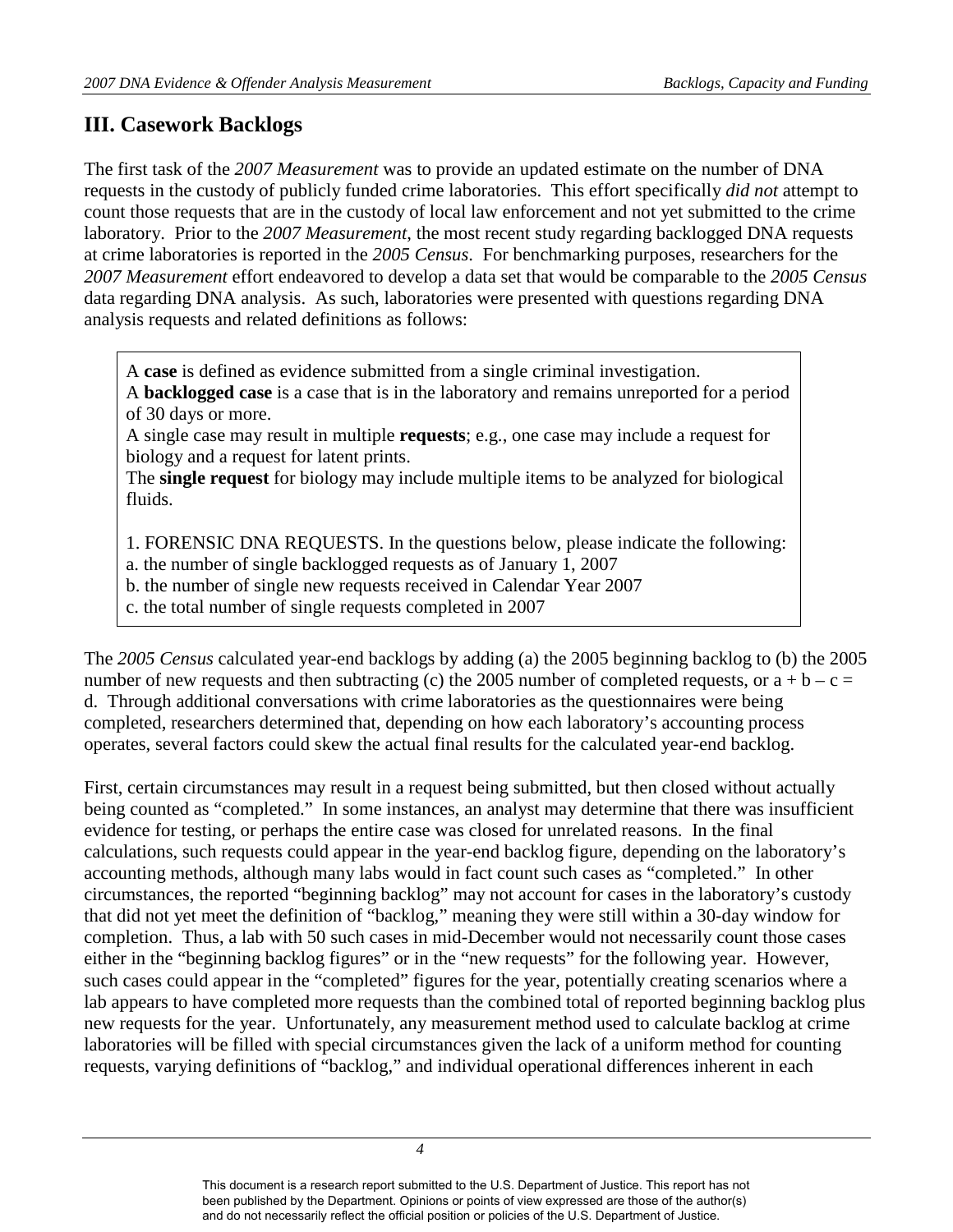not significantly skew the final calculations. laboratory. While such differences could affect the actual year-end backlogs, such differences should

## <span id="page-9-0"></span>A. General Findings

States, with one exception.<sup>1</sup> Each laboratory was surveyed individually, following the protocol for the laboratories because some state systems provided only one response for multiple laboratories. The *2005 2007 Measurement* figures. As shown in Table 3.1, 153 responses from crime laboratories were received to this set of questions in the *2007 Measurement*, representing all publicly funded, accredited DNA laboratories in the United *2005 Census*. However, many state laboratory systems reported that individual responses for regional laboratories within the system were unavailable, due either to internal accounting difficulties or to new agency policy. In these instances, laboratories were asked to submit a response for the entire system. As a result, the 153 laboratories counted in the responses actually represent nearly 100% of individual *Census* data do not appear to have received system-wide responses to the DNA analysis questions, reporting that 66% of laboratories with DNA analysis functions responded, which makes direct comparisons somewhat difficult. With approximately one-third of possible responses missing in the *2005 Census* data for DNA analysis, it is difficult to have a true comparison of *2005 Census* figures and

#### **Table 3.1**

<u>.</u>

| 2005 Census data on DNA analysis compared with 2007 Measurement data |
|----------------------------------------------------------------------|
|                                                                      |

|                          | 2005 Census<br>$(124$ labs reporting, $66\%$ ) | 2007 Measurement<br>$(153$ labs reporting, 99%) |
|--------------------------|------------------------------------------------|-------------------------------------------------|
| <b>Beginning Backlog</b> | 24,030                                         | 54,021                                          |
| New Requests             | 67,009                                         | 137,408                                         |
| <b>Completed Cases</b>   | 52,812                                         | 122,895                                         |
| <b>Ending Backlog</b>    | 38,227                                         | 68.543                                          |

 *2005 Census* counted biological screening requests as separate from requests for DNA analysis. There be counted as a separate task from DNA analysis. These laboratories screen and then analyze evidence *Census*, most biological screening cases are completed in preparation for DNA analysis. By suggesting from law enforcement for DNA casework could be grossly under-reported if biological screening cases fallout of those cases in which biological screening does not ultimately yield testable DNA evidence. In combined response for screening and analysis, one laboratory stated: In addition to the disparate number of laboratory responses, researchers identified an additional difficulty because the initial design of the *2007 Measurement* survey instrument did not consider that the are benefits as well as drawbacks to such calculations. In many laboratories, biological screening cannot in one continuous session, often completed by the same analyst. In fact, as indicated in the *2005*  that biological screening is a separate backlog from that of DNA analysis, the actual demand coming are not understood to have initiated as a request for DNA analysis. On the other hand, counting these two forensic functions separately, when possible, may provide a clearer picture of where bottlenecks occur in the laboratory. Moreover, this separated counting method would also better adjust for the a discussion with researchers about why separate numbers were sought for DNA analysis instead of a

<span id="page-9-1"></span> $1$  One local laboratory was unable to respond due to the agency director's moratorium on responding to survey requests.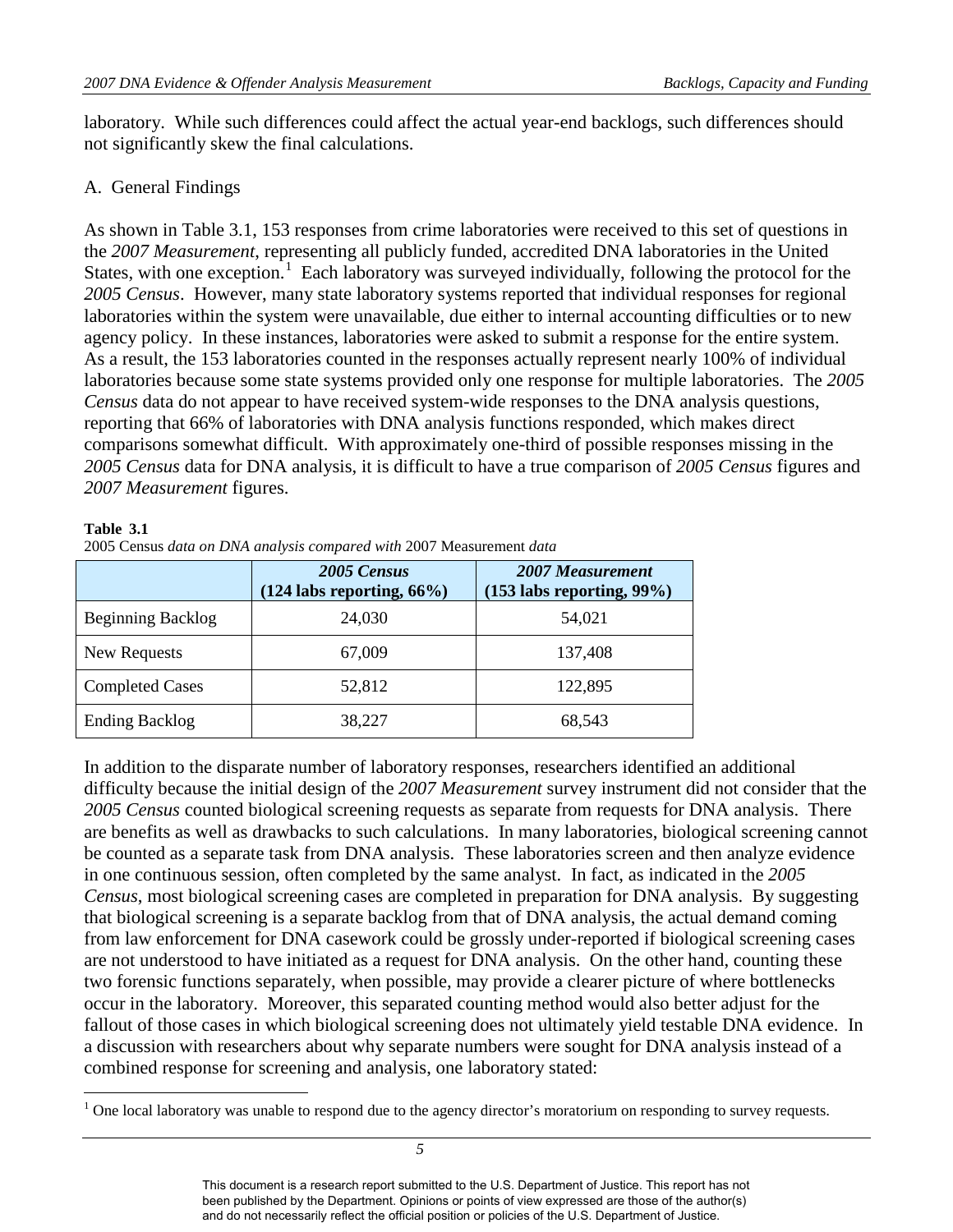*… it is my opinion that we short change the forensic science approach to evidence analysis by viewing only the DNA component without truly looking at the complete process of evidence processing and analysis. Number of cases, types of testing and level of forensic work in the area of DNA analysis really does need to include the serology evidence evaluation and collection process as a part of the entire DNA analysis of forensic evidence. The wrong samples collected make DNA useless; the correct evaluation and collection can be fed to robots and the results will be powerful.* 

requests in the final figures if it received both biological screening and DNA analysis in the same year. Simply adding the *2005 Census* DNA analysis requests to its biological screening requests could result in a significant double counting of requests. For example, a single request could be counted as two Moreover, it necessarily assumes that all reported DNA analysis cases for the 2007 Measurement included biological screening cases. Through follow-up correspondence with respondents, researchers determined that a fair number of crime laboratories did in fact report only DNA analysis requests and not biological screening requests. Therefore, because of the larger response pool for the *2007 Measurement* and discrepancies between DNA analysis requests and biological screening requests, a comparison of data sets between the *2005 Census* and *2007 Measurement* would be ill-advised.

 continued challenges facing forensic DNA laboratories around the country and can still be considered on Nonetheless, the *2007 Measurement* data are still valuable in providing insight into the successes and their own merit rather than in comparison with the *2005 Census* data. The *2007 Measurement* data point to significant capacity of publicly funded laboratories to handle requests for DNA analysis. In 2007, more than 122,895 requests for DNA were reported as "completed." Unfortunately, this substantial capacity to complete requests for DNA analysis is accompanied by an even greater demand for new DNA analysis, which topped 137,408 requests in 2007. These new requests, added to the existing backlogged requests carried over from 2006 (54,021 requests), result in more than 188,000 pending requests for DNA analysis in 2007. While more than 122,000 of these requests were completed, laboratories were still left with an ending backlog for 2007 of approximately 68,543 requests. Therefore, despite the incredible progress made by laboratories in addressing old backlogs and building capacity for completing incoming DNA analysis requests, demand for DNA analysis continues to outpace the available capacity at laboratories to complete analyses without adding to the existing backlog. In fact, the increased backlog at the end of 2007 is nearly a 30% increase over the beginning backlog.

In summary, although the *2005 Census* figures on DNA analysis cannot be relied upon as a benchmark for comparisons, the *2007 Measurement* data alone still provide a clear illustration of the challenges facing forensic DNA programs. Crime laboratories reported a beginning backlog in 2007 for DNA casework analysis of more than 54,000 requests and an end-of-year backlog of more than 68,000 requests. These figures must be considered in context with both the remarkable demand reported (more than 137,000 new requests) and the significant availability of supply or laboratory capacity (more than 122,000 completed requests).

## <span id="page-10-0"></span>B. Property Crime Requests

 In addition to the questions posed regarding DNA requests and completions, laboratories were also analysis numbers. Of the 153 responding laboratories, 138 responded to this question. The majority of asked to provide details on the estimated percentage of property crimes contained in the reported DNA responding laboratories reported that property crimes are still a small percentage of the overall backlog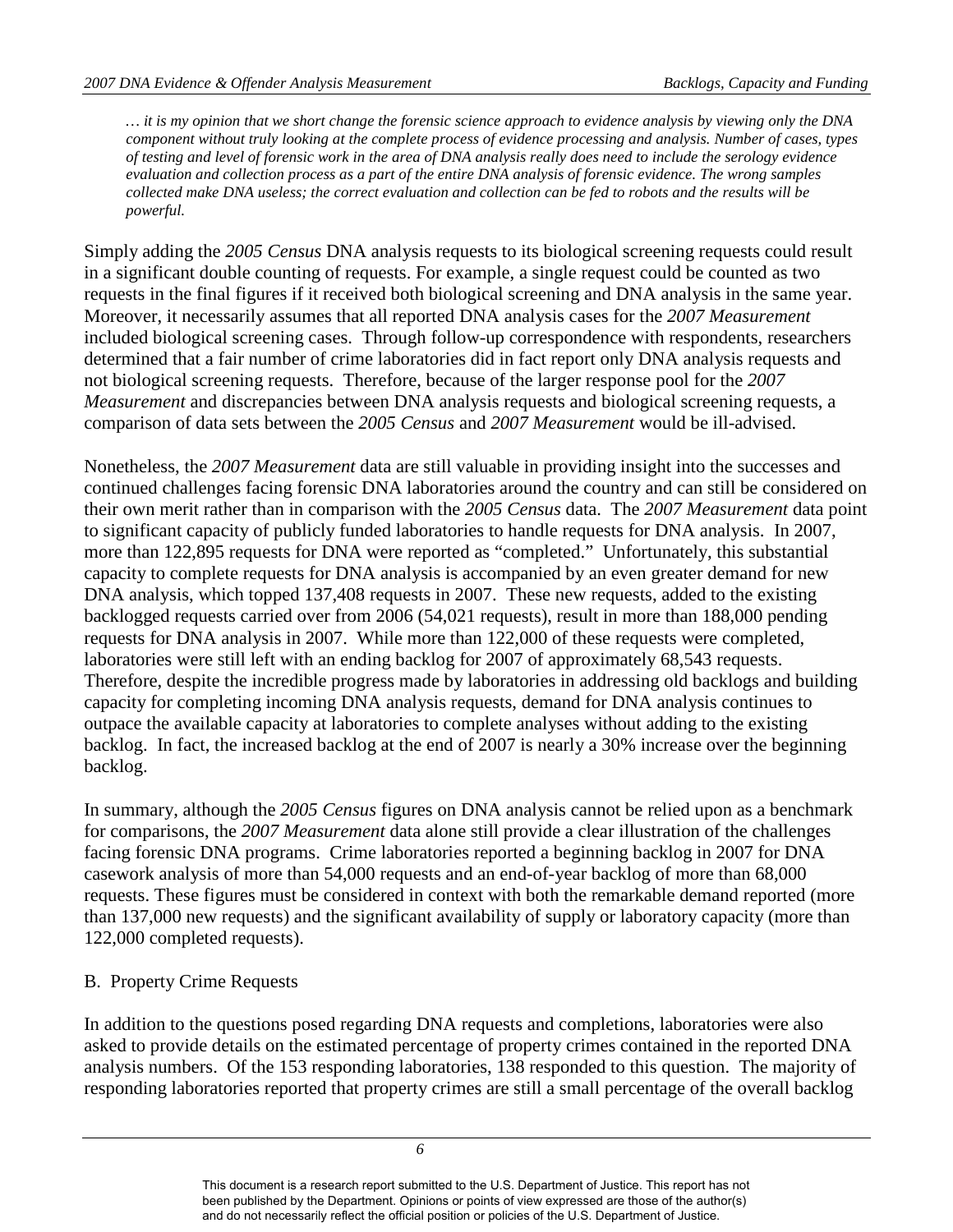percentage of property crime cases was 50% or less. Moreover, the figures individually reported by percentage points, suggesting that laboratories are adequately managing the demand for DNA analysis in and account for a small portion of new requests. As illustrated in Table 3.2, 65 laboratories reported that property crime requests were 30% of total new requests for DNA analysis, and 111 reported that the most laboratories for new property crime requests and completed property crime requests were within 10 property crime cases.

 the figures on property crimes do not represent a good faith effort to provide accurate estimates. With may provide a clearer picture. In one such instance, one larger local jurisdiction reported that property 60% of all requests during the year. A relatively small state laboratory also reported that property crime cases accounted for 95% of the beginning backlog, 75% of new requests, and only 20% of completed all completed requests. However, in reviewing the individual responses, many laboratories may have chosen a number that was then entered for each category (beginning backlog, new requests, completed requests), suggesting that this in mind, a closer look at a few individual responses in which very specific figures were provided crimes accounted for 96% of their backlogged requests at the beginning of the year, and accounted for requests by the end of the year. An even smaller state laboratory reported that backlogged property crime cases accounted for 60% of all beginning backlogged cases, 58% of all new requests, and 35% of

#### **Table 3.2**





## <span id="page-11-0"></span>C. Casework Turnaround Time

 ultimately paint a misleading picture. Questions regarding laboratory capacity, types of cases Measuring DNA workloads at laboratories based solely on the number of backlogged requests can backlogged and even specific characteristics of a jurisdiction are all factors that should be considered when quantifying DNA backlogs. These factors, and potentially many others, can all contribute to the amount of time required to complete analysis of a DNA request. As such, turnaround time may be a better measure of backlogs than a simple counting of requests not yet processed.

and do not necessarily reflect the official position or policies of the U.S. Department of Justice.

*7*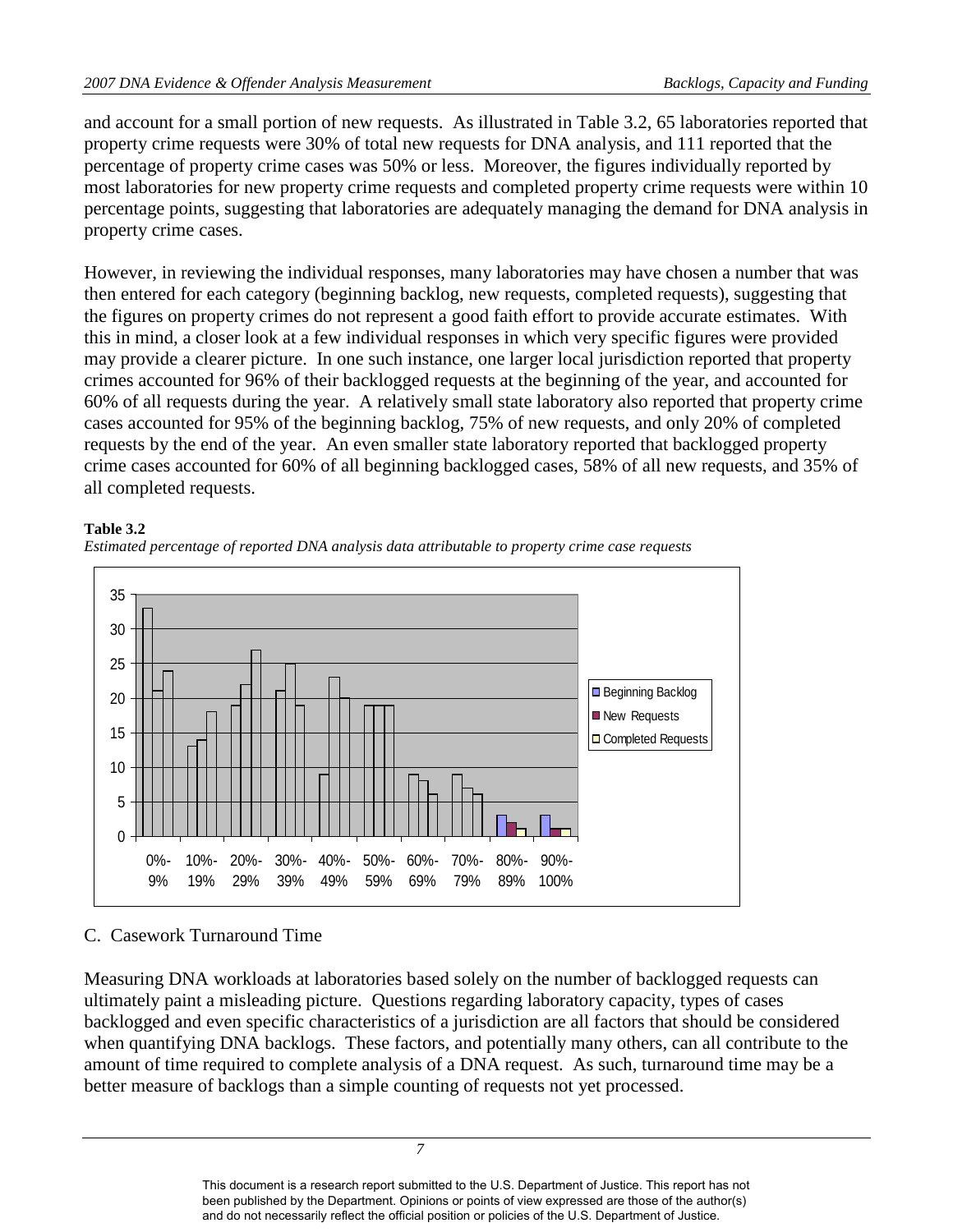Respondents to the *2007 Measurement* were asked for the average number of days needed to complete their current load of non-priority forensic cases, including peer review and reporting. Responses to these questions are illustrated in Table 3.3. Of the 145 laboratories responding to this question, only 14 reported to have the equivalent of "no backlog," which was defined in the survey instrument to mean those cases completed within 30 days of receipt of the request. At least two of these laboratories processed all cases within 30 days, including both violent and non-violent cases. Four of the 14 laboratories reported that the 30-day period applied to violent requests only, and eight did not differentiate between violent and non-violent cases ("Unknown"). It should also be noted that the 14 laboratories reporting a 30-day backlog are primarily those serving smaller jurisdictions.

 needing 270 days or more were represented by three statewide laboratories serving relatively small More than three-quarters of responding laboratories (111) reported completion of DNA analysis requests within 119 days (four months) of receipt, or less. However, this means that the remaining laboratories experiencing longer turnaround times all reported requiring more than 120 days to complete analysis. Twenty-four of these laboratories reported that more than 180 days (six months) were needed, and another 20 laboratories reported that more than 270 days (nine months) were needed. The laboratories populations, at least two regional laboratories in a statewide system (population served is unknown) and several local laboratories serving various sizes of populations.



## **Table 3.3**

Several states did not respond correctly to the question by selecting an average turnaround time for their cases, and instead provided a specific breakdown of the number of cases processed in each time interval. While not directly useful to the quantification sought for this measurement, these more specific responses do contain data that provide a clearer picture of the range of turnaround times possible even within one laboratory. For example, one larger laboratory reporting in this manner revealed that of nearly 14,000 DNA requests, approximately 6,000 were processed within 180 days or more. For the same laboratory, more than 3,500 requests were completed within 60 days.

As discussed previously, in measuring backlogs and turnaround times, some consideration should be given to the distinction between violent crime cases and property crime cases. As seen in Table 3.3, in general, violent cases are much more likely to be completed quickly as opposed to non-violent cases – at

*<sup>8</sup>*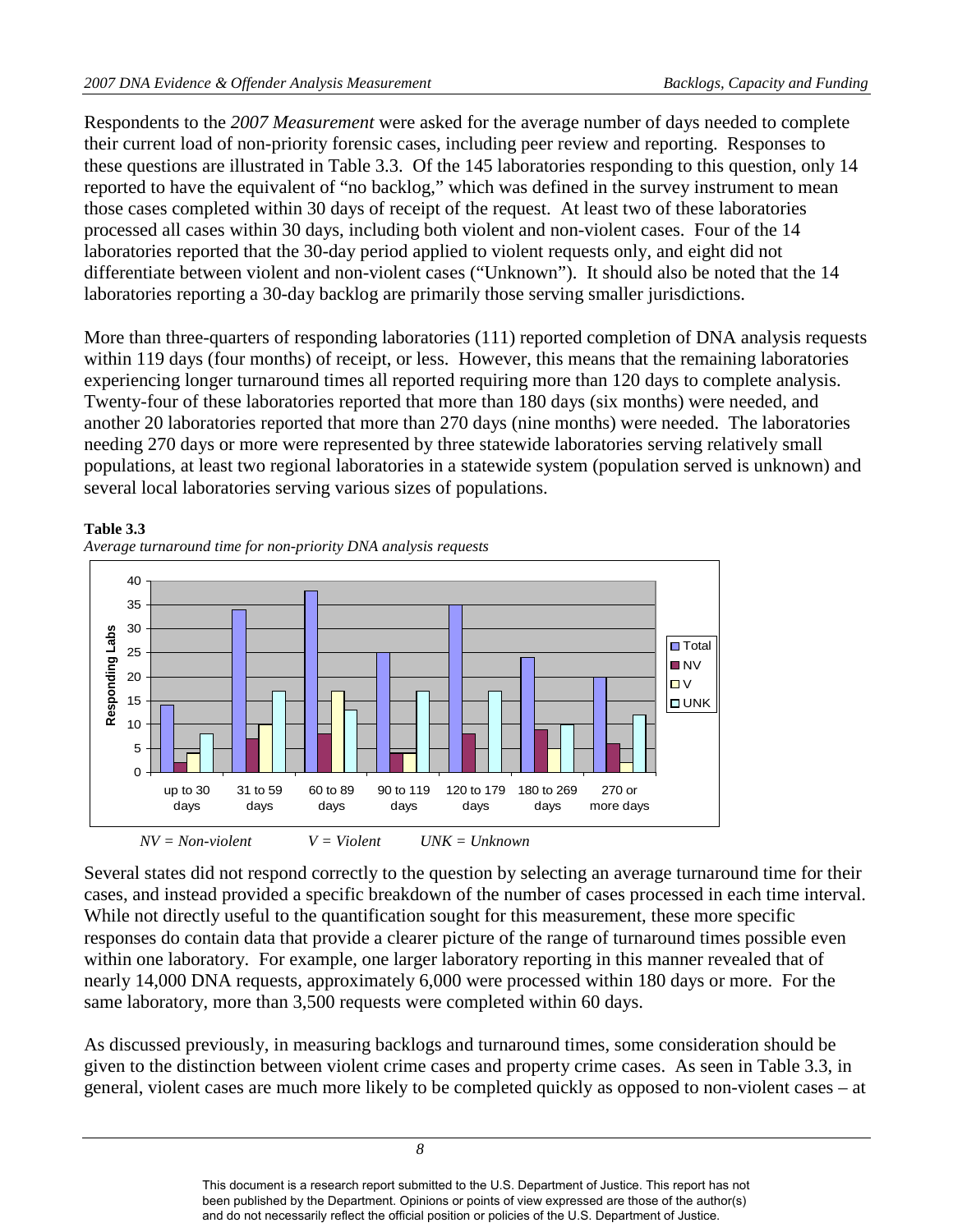prosecuting non-violent crimes. For example, a nine-month backlog on a break-in case that has a statute of limitations of only two years is a significant portion of that crime's shelf life. least for those laboratories that were able to differentiate between violent and non-violent cases in their responses. Generally speaking, violent crime cases are a greater priority for laboratories, due primarily to the corresponding emphasis placed on solving such crimes by law enforcement and the general public. However, delays in processing property crime cases for DNA analysis can sometimes have a disproportionate impact on such cases due to the greatly abbreviated statute of limitations for

## <span id="page-13-0"></span>D. Federal Funding

The *2007 Measurement* also asked several questions regarding the use of federal funds administered by NIJ for forensic DNA programs. The purpose of these questions was to determine the extent to which state and local DNA programs rely on federal funding for ongoing operations.

## When asked the question:

*If NIJ funding specific to DNA programs (such as casework backlog reduction, capacity enhancement, offender backlog reduction) was discontinued in future years, what would be the anticipated impact on backlogs in your casework DNA program?* 

Of the 148 responding laboratories, 123 (83%) replied that an increase in casework backlogs would be expected. In sum, laboratories responded that almost 26,000 additional backlogged cases would be expected without continued federal funding support. Of the 123 laboratories expecting an increase, 15 did not provide an estimated figure for additional backlogged samples.

 from NIJ sources. Specifically, the question asked for responses regarding the percentage spent on range responses of 0%, but there was a clear preference toward strong reliance on federal funding for Another question posed to survey respondents asked what portion of their DNA casework budget comes reagents, instrumentation and training. Each category had upper-range responses of 100% and lowerinstrumentation purchases and training, and less reliance for reagent purchases, as shown in Table 3.4.

#### **Table 3.4**

|        | <b>Percentage of</b><br><b>Overall</b><br><b>Budget</b> | <b>Percentage of</b><br><b>Budget for</b><br><b>Reagents</b> | <b>Percentage of</b><br><b>Budget for</b><br><b>Instrumentation</b> | <b>Percentage of</b><br><b>Budget for</b><br><b>Training</b> |
|--------|---------------------------------------------------------|--------------------------------------------------------------|---------------------------------------------------------------------|--------------------------------------------------------------|
| Mean   | 35.17                                                   | 23.76                                                        | 69.52                                                               | -77                                                          |
| Median |                                                         |                                                              | 85                                                                  |                                                              |

*Mean and median data for responses regarding portion of DNA casework budget relying on NIJ sources* 

 lab reported: Another question asked if state and local funding would be sufficient to continue current operations if federal funding were no longer available. Nearly 90%, or 133 laboratories, responded that they would not have sufficient funding. Most interesting were some of the comments provided by laboratories, which point to larger, secondary problems that could occur because of a loss of federal funding. Many labs reported simple increases in backlogs and a strong likelihood of falling behind in technology. One

*We would reduce our training of investigators so analysts could devote all their time to casework.* 

*9*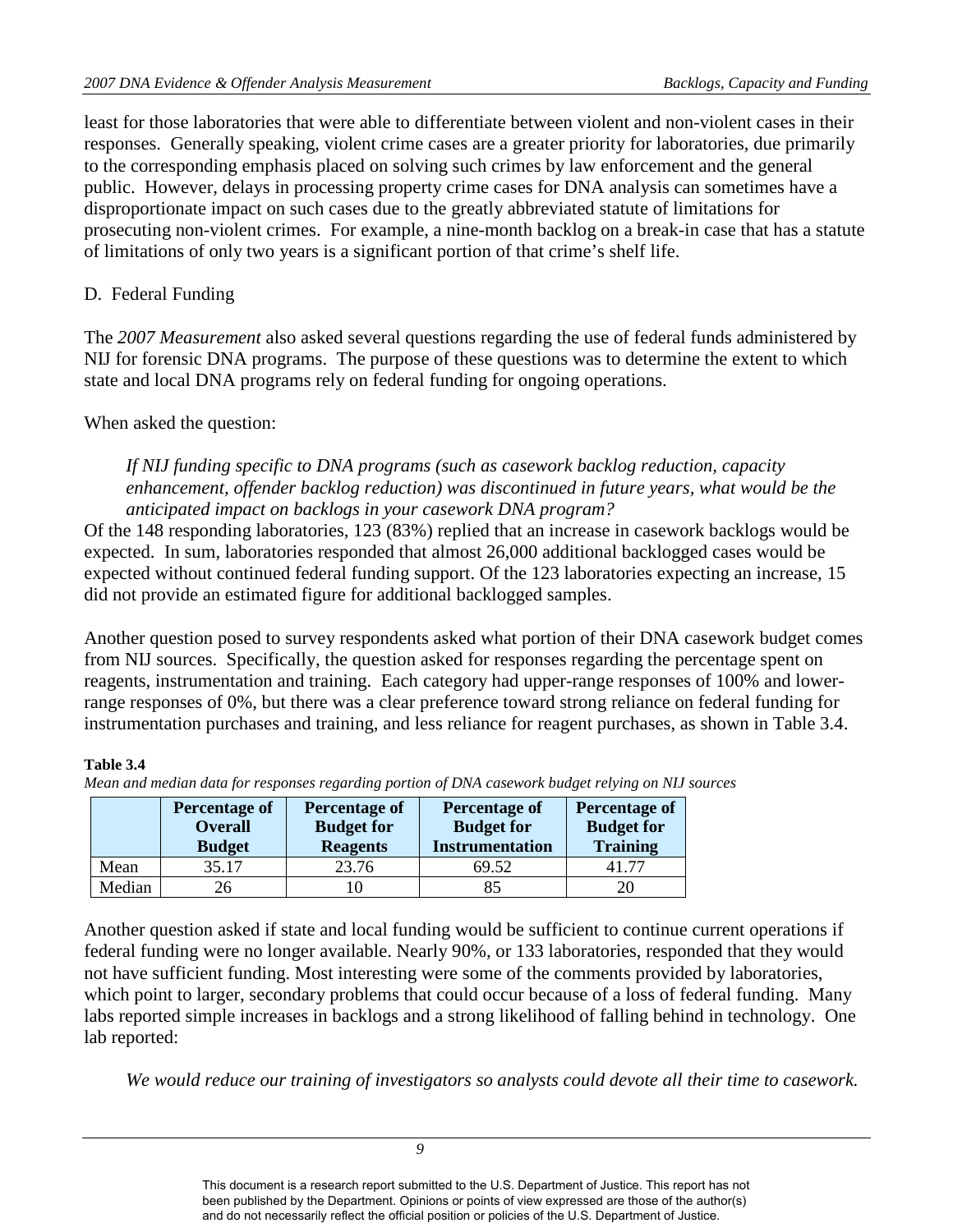While such a decision would be understandable if faced with a dire funding situation, this lack of training for investigators could ultimately result in a decrease in the quality of samples being submitted and less efficiency in the laboratories.

 Another laboratory reported on the difficulty in forcing state legislatures to pay attention to the state of their own crime laboratories:

*We would be dead in the water without the NIJ funding. The legislators have been told about the need to supply adequate funding but they have not met the need with additional funds.*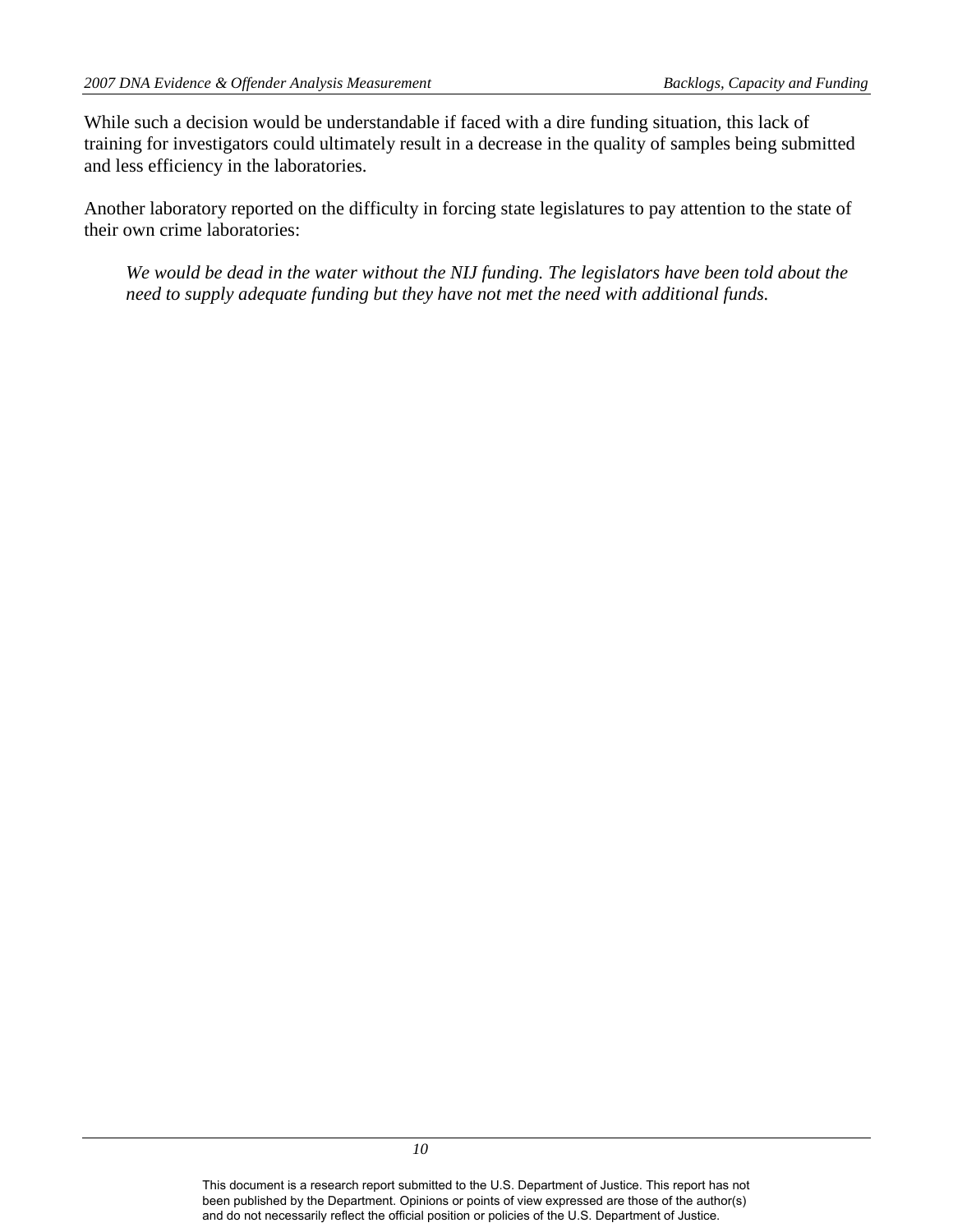## <span id="page-15-0"></span> **IV. Offender DNA Backlogs**

## <span id="page-15-1"></span>A. General Findings

 *Measurement* collected these figures from 100% of all offender DNA testing laboratories, including all regional laboratories and local laboratories that bear responsibility for offender analysis. The data in DNA samples collected under statutory authority for inclusion in CODIS are another area of backlogs for many publicly funded DNA laboratories. The *2005 Census* stated that 22 states reported processing 234,000 offender samples. However, with each state having at least one offender DNA processing laboratory, clearly fewer than half of all laboratories responded to this inquiry. However, the *2007*  Table 4.1 should serve as a benchmark for current consideration and future comparisons. In all, 79 laboratories responded, providing the aggregated figures below.

Specifically, those crime laboratories responsible for processing offender samples for the state DNA database were asked to respond to questions regarding the number of offender samples backlogged as of January 1, 2007; the number of new offender samples received in 2007; and the total number offender samples completed in 2007, including those found to have insufficient material for analysis. Laboratories were asked to include those samples that were submitted but discarded due to insufficient specimen as a completed profile for the purpose of this measurement.

#### **Table 4.1**

 2007 Measurement *data regarding offender DNA program backlogs, requests and capacity* 

| <b>Beginning Backlog</b>  | 841,847   |
|---------------------------|-----------|
| New Requests              | 1,021,930 |
| <b>Completed Profiles</b> | 1,206,612 |
| <b>Ending Backlog</b>     | 657,165   |

 one needs only to look at the new requests reported for 2007. With a beginning backlog nearly as large These data indicate that the backlog of unanalyzed offender samples was still quite large in 2007, nearing 850,000 samples. For a demonstration of the difficulty in making progress on these backlogs, as the number of samples submitted for the entire year, which was more than one million, getting ahead of the DNA backlog of offender samples has been a monumental task for crime laboratories. However, laboratories are also showing significant capacity increases in their ability to analyze these DNA profiles, with more than 1.2 million profiles completed in 2007. The resulting estimate for ending backlog in 2007 is slightly more than 650,000 (beginning backlog added to new requests, reduced by completed profiles), which means that the backlog was reduced by more than 200,000 samples in 2007.

## <span id="page-15-2"></span>B. Offender Turnaround Time

 As with casework, an important factor in offender backlogs is the time lapse, or turnaround time, between the date an offender sample is accepted at the laboratory until the time that sample is analyzed and included in the database. Table 4.2 shows the results from the 44 laboratories that responded to the question asking for the average number of days needed to complete the current load of offender samples, including upload to CODIS.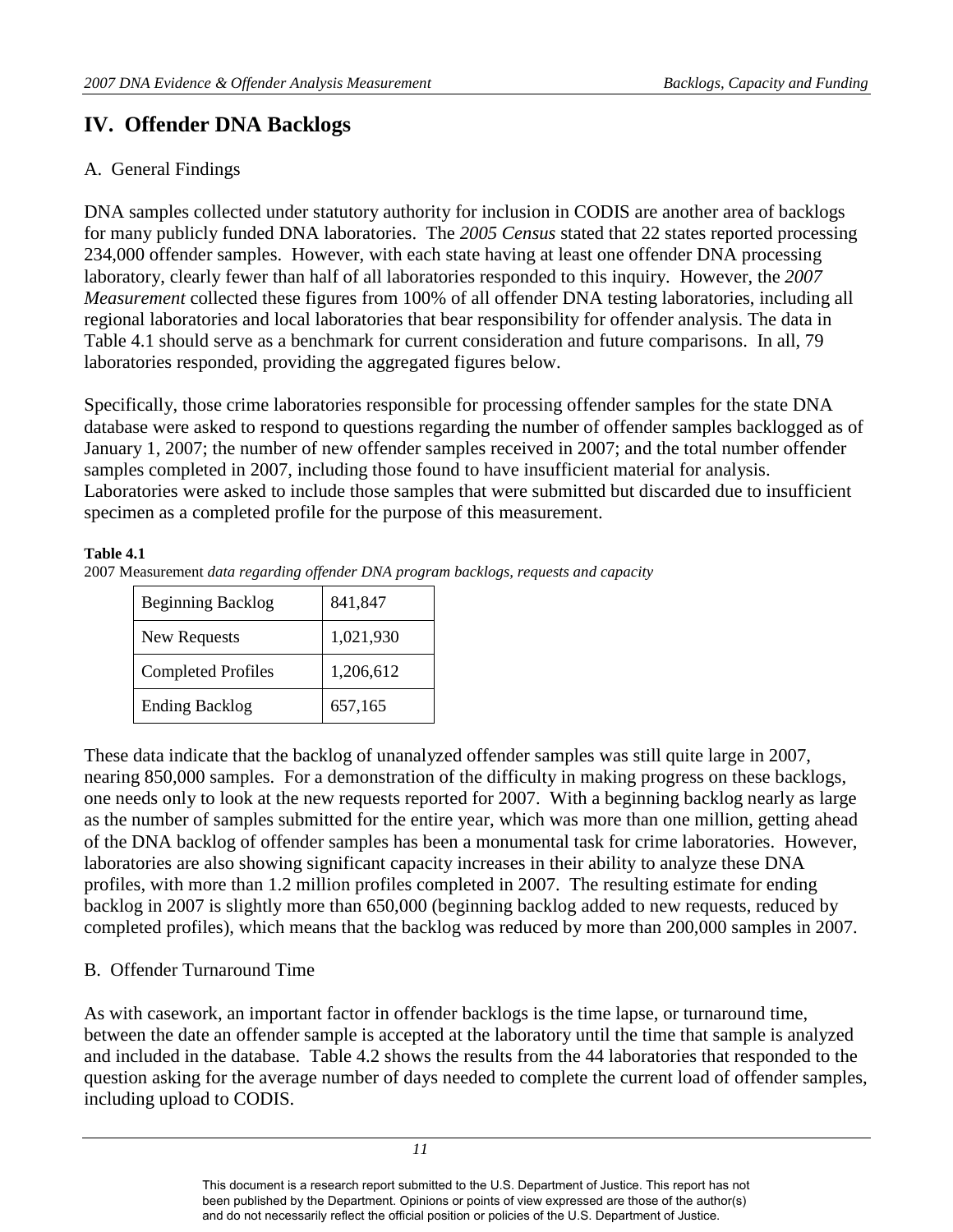#### **Table 4.2**





 backlog periods, more than half were laboratories that receive fewer than 5,000 offender samples per year, and all respondents, with one exception, receive fewer than 10,000 offender samples per year. Of the responding laboratories, 12 reported having turnaround times of 30 days or less. Approximately half of all laboratories reported a very manageable backlog of only 90 days or less. However, another 11 states reported turnaround times of more than nine months (270 days). Of these states with longer

 laws to collect DNA from certain arrested individuals. In these circumstances, a backlog of any length Those states facing longer turnaround times for offender samples are in particular jeopardy in instances where a DNA sample is collected just prior to a felon's release from prison, for cases where felons are sentenced to short jail terms or placed on community supervision, and for states that have implemented may lead to the unnecessary and potentially dangerous release of an offender who may have otherwise been linked on the database to an unsolved crime.

## <span id="page-16-0"></span>C. Offender Database Growth

 growing number of states are considering or enacting legislation to require DNA upon arrest for felony In years to come, many states may face continued expansion of their DNA database through state legislation requiring more profiles to be added to the subject index of the database. Specifically, a crimes and upon conviction for a growing number of misdemeanors. In order to determine the future growth of these programs – and the potential for continued or additional reliance on federal funds – respondents were asked to estimate the number of additional samples anticipated if their state legislature were to enact a law to require DNA for all felony arrestees.

valuable information and insight in analysis of the data that could not be accurately captured. valuable information and insight in analysis of the data that could not be accurately captured. Laboratories responding to the question requesting an estimate of the anticipated additional samples at these figures, estimates provided by the laboratories vary considerably, with extreme ranges between states of similar populations. Additionally, many figures do not appear to be comparable to arrest In many instances, survey instruments such as the one used in this research effort sometimes provide resulting from arrestees yielded a figure of more than 2.5 million additional samples. In looking closely figures available through the FBI Uniform Crime Reports.

For these reasons, the numbers reported by laboratories regarding anticipated additional samples were deemed unreliable for analysis in this report. However, the inability of some laboratories to provide an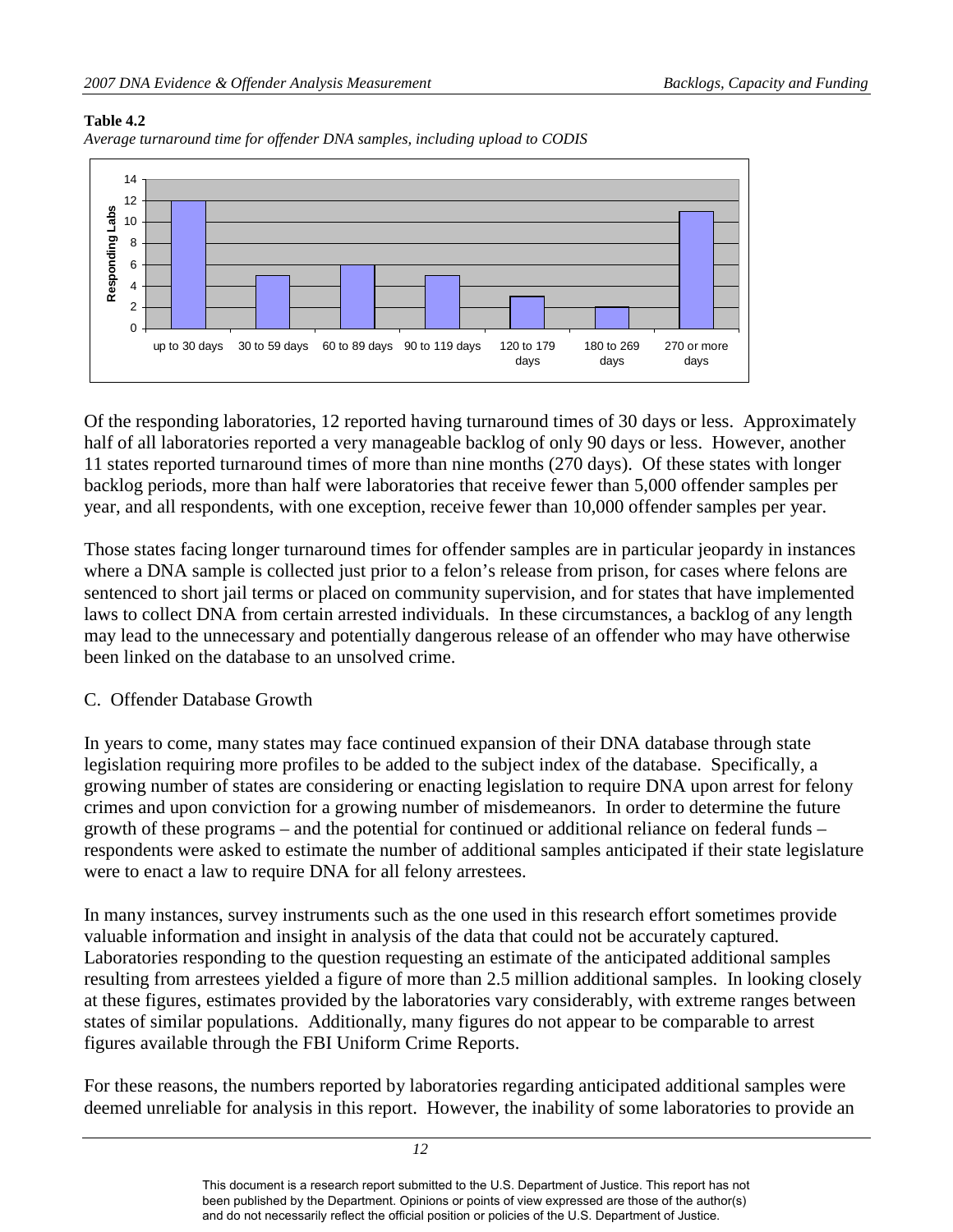informed response on this question is noteworthy. It suggests that as state legislatures and laboratories move toward arrestee DNA laws or other expansions, they may be grossly underprepared – or potentially overly prepared – for the resulting additional workload.

#### <span id="page-17-0"></span>D. Federal Funding

As with the casework programs, respondents were asked several questions regarding their use of federal funds for offender DNA programs. The purpose of these questions was to determine the extent to which offender DNA programs have become reliant on federal funding for ongoing operations.

## Respondents were asked:

*If NIJ funding and related programs specific to DNA (such as casework backlog reduction, capacity enhancement, offender backlog reduction) were discontinued in the future, what would be the anticipated impact on backlogs in your offender DNA program?* 

 compared with 16.8% responding similarly for the casework program. However, for those laboratories expecting an increase, an additional 225,800 samples per year are expected. This increase would begin laboratories are relatively less reliant on federal funds for offender program operations than they are for Offender DNA programs appear to be in slightly better fiscal condition than the casework programs. Of 49 responding laboratories, 19 (38.8%) reported that no increase in backlogs would be expected, to erase the progress states have been making on offender backlogs. It also indicates that while casework program operations, federal money still plays a very big role.

As with casework programs, purchase of instrumentation is a primary function of the federal dollars in these offender DNA programs. Several respondents reported that without federal funding, the laboratory would be unable to purchase new technologies that contribute to efficiencies. Training and reagents were also reported as major spending areas for some laboratories, but were considerably less than what was reported for instrumentation.

#### **Table 4.3**

*Mean and median data for responses regarding portion of DNA offender budget relying on NIJ sources* 

|        | <b>Percentage of</b><br><b>Budget for</b><br><b>Reagents</b> | <b>Percentage of</b><br><b>Budget for</b><br><b>Instrumentation</b> | Percentage of<br><b>Budget for</b><br><b>Training</b> |
|--------|--------------------------------------------------------------|---------------------------------------------------------------------|-------------------------------------------------------|
| Mean   | 27.07                                                        | 50.25                                                               | 32.34                                                 |
| Median |                                                              |                                                                     |                                                       |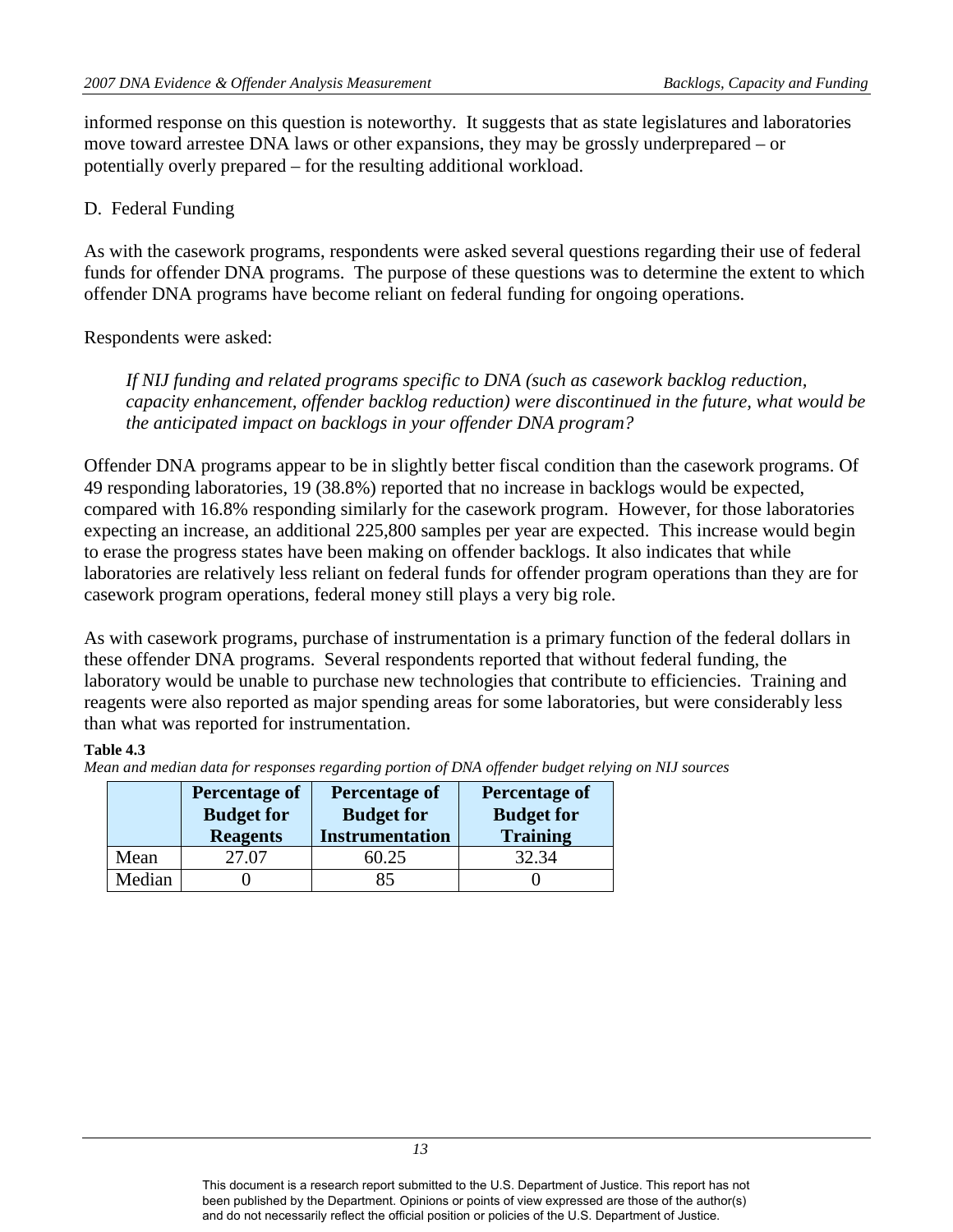## <span id="page-18-0"></span>**V. Summary of Findings and Conclusion**

## <span id="page-18-1"></span>A. Casework

1. *The backlog of untested requests for DNA analysis continues to grow, as existing backlogs and new requests outpace the available capacity at laboratories to complete analysis on the DNA requests*.

In January 2007, 153 public crime laboratories reported an existing DNA backlog of 54,000 requests. During the same year, laboratories reported receiving more than 140,000 new requests and completing more than 124,000 requests. By the end of the year, this leaves a backlog of more than 70,000 requests, or an increase of nearly 30% over the initial backlog.

2. *Most laboratories are completing requests for DNA casework within 90 days, but a few laboratories still have unacceptably long turnarounds.* 

Turnaround times are an important aspect of any measurement of backlogs. In some instances, a lab with a backlog of 1,000 requests may report that all requests can be completed within 90 days, whereas another laboratory with only 200 requests may require the same amount of time to complete the work. So measuring the length of time needed to complete analysis is an important factor in any discussion on backlogs. Although data on turnaround times for non-violent cases versus violent cases is incomplete, there appears to be a clear lead in the completion of violent cases ahead of non-violent cases.

3. S*tate and local crime laboratory casework DNA programs are insufficiently funded and rely heavily on federal funding for continuing operations and control of current backlogs.* 

Crime laboratories continue to struggle with capacity issues as the demand for more DNA analysis continues to grow. The majority of laboratories responding to the survey indicated that without federal funding, significant cuts would be made to current operations and many reported that backlogs would grow. Notably, several laboratories pointed out that the portions of their budget most reliant on federal funding were budgets for new technologies and budgets for training. However, cuts to either of these budgets could result in laboratories and DNA-related investigations operating in conditions that are less efficient, and potentially less accurate.

- <span id="page-18-2"></span>B. Offender DNA Programs
- 4. *Offender programs are making significant progress on the backlog, despite a significant demand for testing.*

 predictions for the number of new samples that these laws will bring. In 2007, 79 laboratories responsible for processing offender DNA samples saw their backlogs *decrease* by a total of 200,000 samples by the end of year. However, the ending backlog for 2007 was still well more than 600,000 unprocessed offender samples. Moreover, while state legislatures continue to expand DNA database statutes, crime laboratories do not appear to have sound

This document is a research report submitted to the U.S. Department of Justice. This report has not been published by the Department. Opinions or points of view expressed are those of the author(s) and do not necessarily reflect the official position or policies of the U.S. Department of Justice.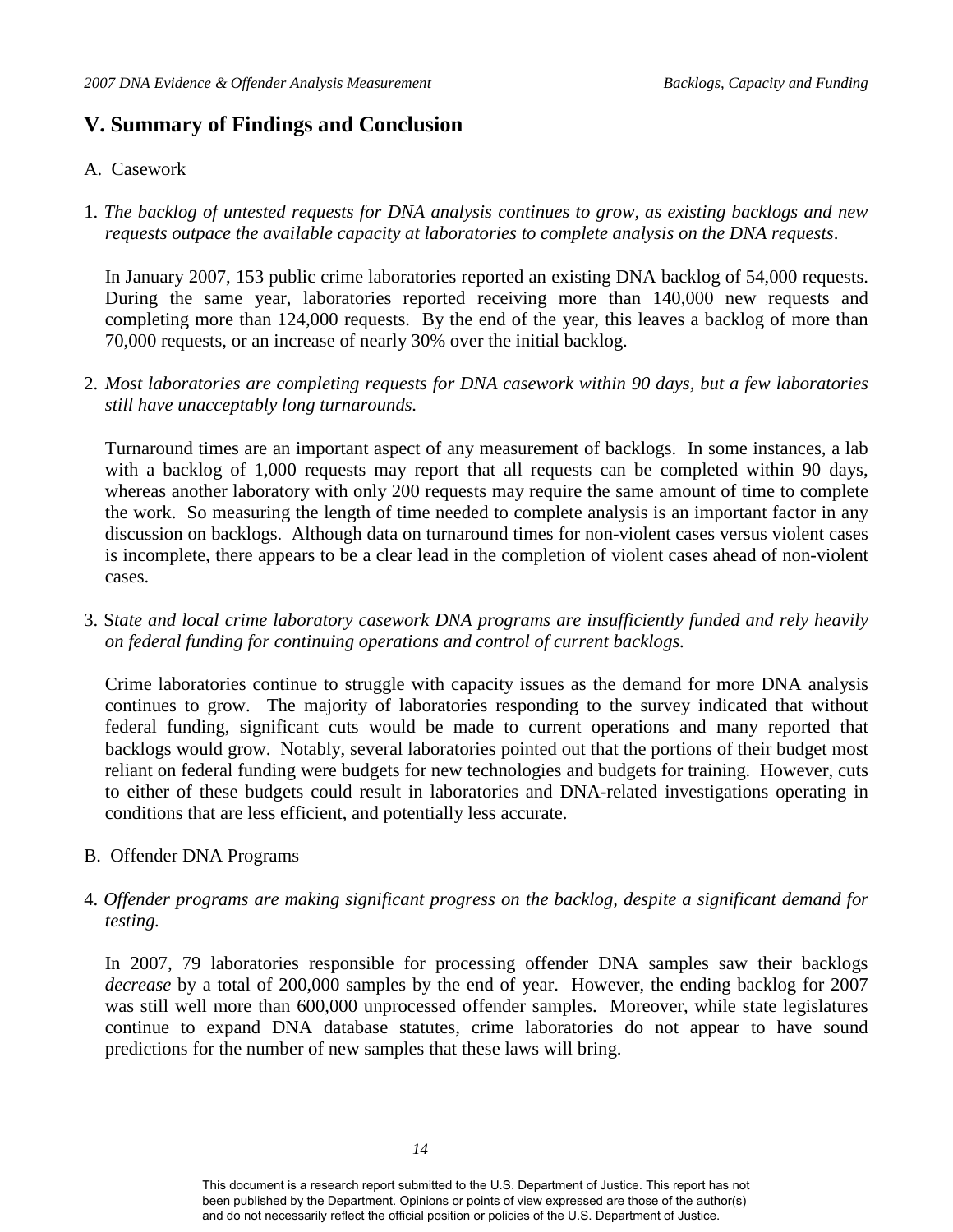*these programs does not appear as heavy as for casework programs.*  5. *Many offender DNA programs are insufficiently funded; however, reliance on federal funding for* 

 Offender DNA programs reported being less dependent on federal funding than what was reported for casework programs, with 38% indicating that no additional backlogs would be expected if the federal funding were no longer available. Nonetheless, for those programs that do rely on federal funding for significant support, an estimated 225,000 samples would be added to the current backlog without federal grant assistance.

#### <span id="page-19-0"></span>C. Conclusion

 for DNA analysis. While overall backlogs of DNA analysis of evidence in criminal cases has continued In conclusion, forensic DNA programs at state and local publicly funded crime laboratories continue to face considerable strain as demand has outpaced both the available capacity and the available funding to skyrocket, the capacity for processing forensic DNA requests at U.S. crime laboratories has also dramatically expanded. Offender DNA programs have seen a remarkable decrease in the overall backlogs, despite continually changing statutes that add to the overall number of offender samples being submitted to laboratories. Nonetheless, most laboratories noted that gains recently made in addressing offender DNA backlogs could entirely disappear if federal grants are no longer available.

 The federal government has played – and continues to play – a vital role in assisting laboratories with dependence on federal grants can be significantly altered. funding for their DNA programs as they struggle to meet growing requests for DNA analysis. The degree of reliance on federal funding reported by many laboratories illustrates a critical need for state and local governments to seriously evaluate their degree of investment in their own forensic crime laboratories. Without a serious commitment on the part of state and local governments to finding adequate and permanent funding solutions for crime laboratories, it is unlikely that laboratory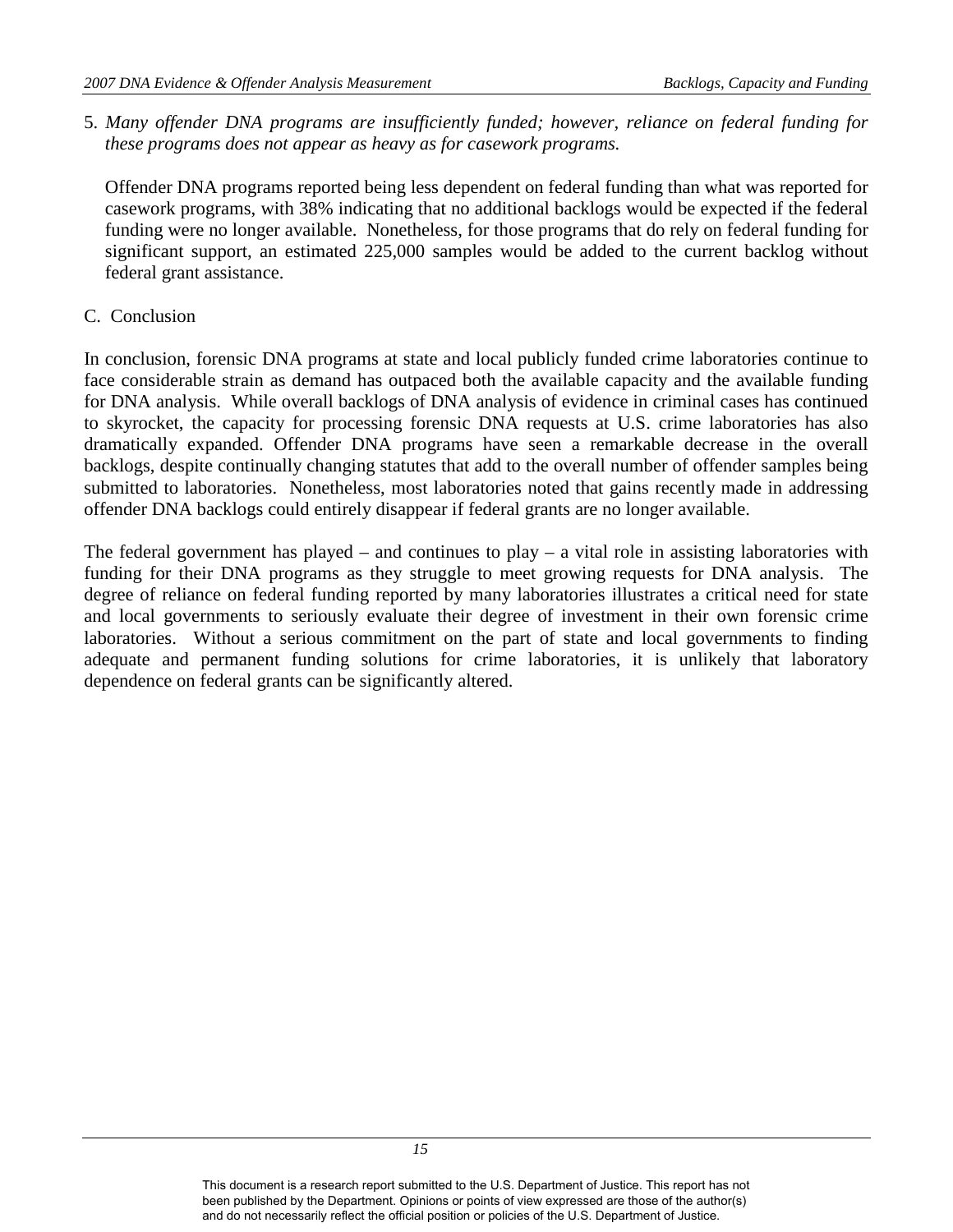# <span id="page-20-0"></span>**Appendices**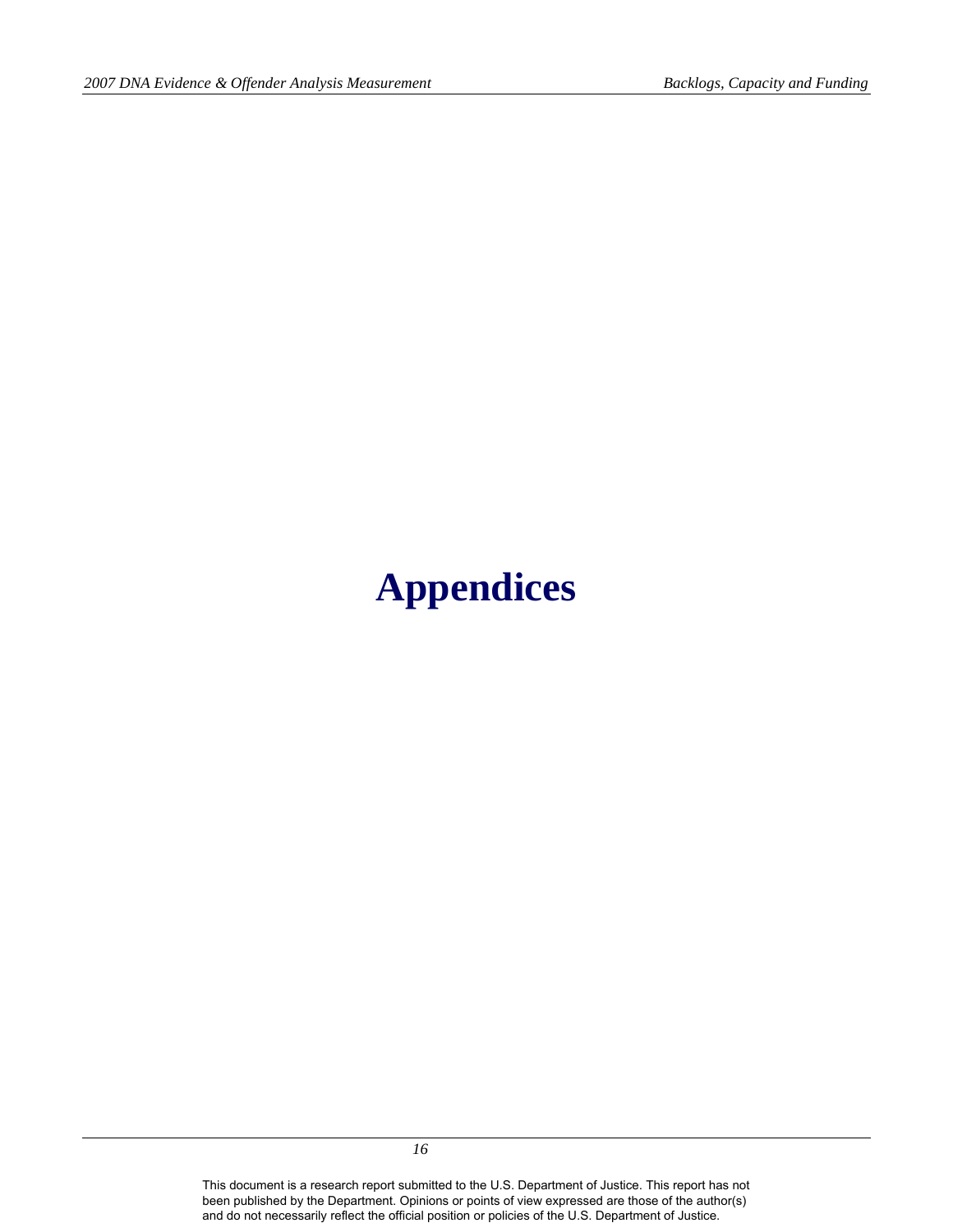#### **2007 DNA Evidence and Offender Analysis Measurement**

The National Institute of Justice is interested in gathering data regarding DNA evidence and offender analysis at publicly funded crime laboratories. This data is being gathered through an NIJ grant (2006-MU -BX-K002) by the National Forensic Science Technology Center. The first set of questions was designed to provide NIJ with an update to the Bureau of Justice Services (BJS) 2005 Census of Publicly Funded Crime Laboratories. As such, the instructions and terminology provided below are derived directly from the 2005 Census questionnaire for the purpose of collecting comparable data sets. As with the BJS Census, the data will be summarized in an aggregate manner. It is not the intent of this study to publish individual responses.

This questionnaire is directed to all Publicly Funded Crime Laboratories, defined as:

- 1. an entity funded solely by the government or whose parent organization is a government agency; and
- 2. a laboratory which employs one or more full time scientists whose principal function is the examination of physical evidence for law enforcement agencies and that provides reports and testimony to courts of law with respect to such evidence.

Additionally, as the questions contained within apply only to DNA analysis, only those Publicly Funded Crime Laboratories performing DNA analysis should respond.

Some laboratories are part of a state or national system. Each laboratory has been sent a copy of this survey with a unique ID number. Even if your laboratory is part of a state or national system, we need information that reflects the resources and caseloads of your site only, not that of an entire laboratory system.

The questionnaire is voluntary, but we would be greatly assisted by your cooperation to make the results comprehensive, accurate, and timely.

There are two ways to respond to this questionnaire:

- 1. Internet: An electronic version of this questionnaire is located on the Internet at http://www.questionpro.com/akira/TakeSurvey? id=872205
- 2. Fax: You may fax your completed questionnaire to Kevin Lothridge at 727-549-6070.

Please complete the electronic version or fax the completed print version by May 2, 2008.

## ֈ֎֍ՠֈՠֈՠֈ

If you require any clarification on the questions, contact NFSTC STAFF (Kevin.Lothridge@NFSTC.org 727 -549-6067x103). If you have any questions or concerns regarding the nature of this research or its future applications, please contact John Paul Jones at John.Paul.Jones@usdoj.gov\_or 202-307-5715.



Surveys | Email Marketing | Web Polls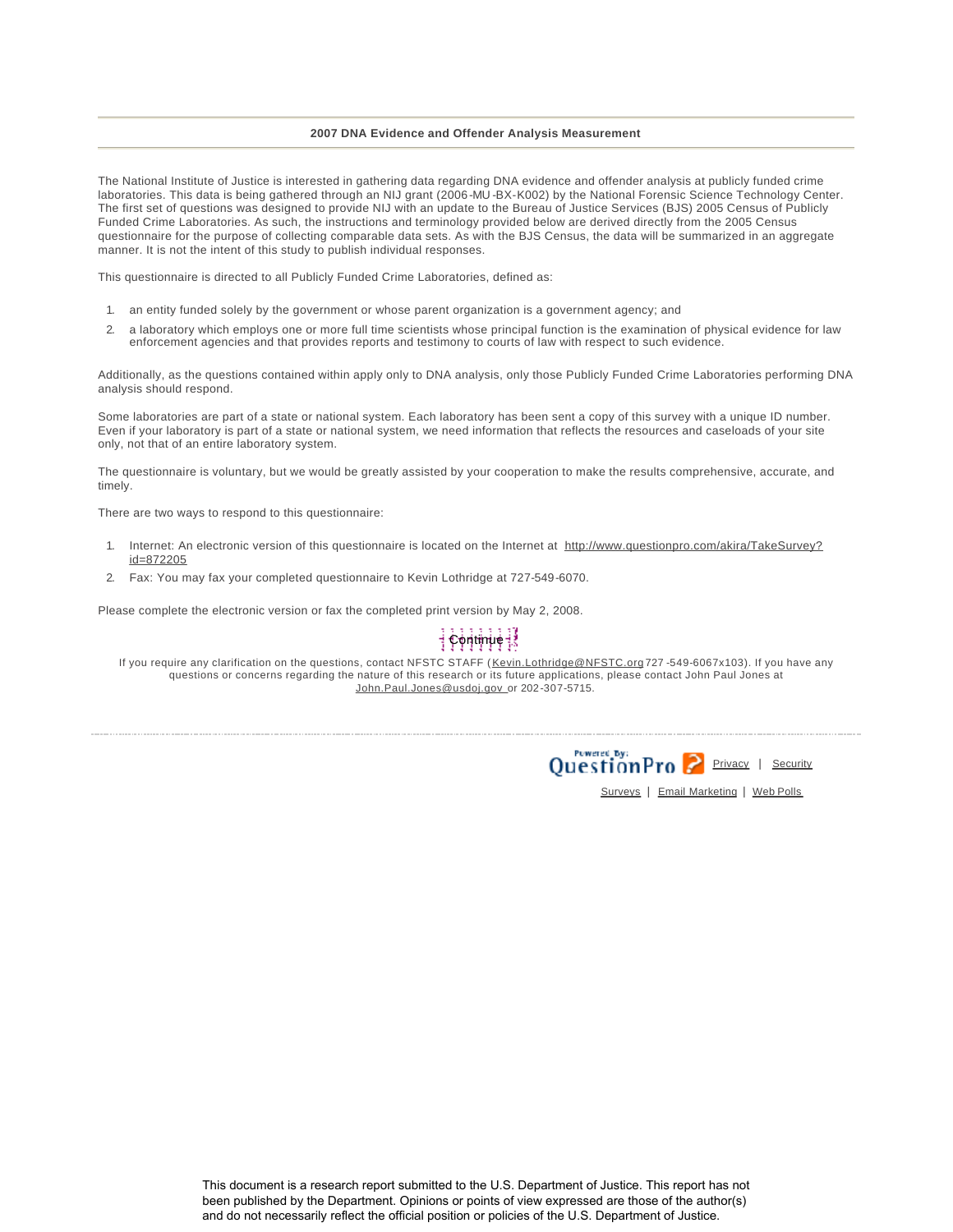#### **2007 DNA Evidence and Offender Analysis Measurement**

| Name*      |  |
|------------|--|
| Position * |  |
| Phone *    |  |
| e-Mail *   |  |
| Agency *   |  |

#### **Instructions**

- Select ONE response option per question, unless otherwise directed.
- Answer EVERY question and please provide a response in EVERY text box, unless otherwise directed.
- If none in a particular category, please enter "0".
- Fill in all text boxes with answers that refer to your SITE ONLY; even if you are part of a statewide system.
- If not applicable to your lab, please enter "NA".

#### **Definitions**

A **case** is defined as evidence submitted from a single criminal investigation.

A **backlogged case** is a case that is in the laboratory and remains unreported for a period of 30 days or more.

A single case may result in multiple **requests**; e.g., one case may include: a request for biology and a request for latent prints.

The **single request** for biology may include multiple items to be analyzed for biological fluids.

- 1. FORENSIC DNA REQUESTS. In the questions below, please indicate the following:
- a. the number of single backlogged requests as of January 1, 2007
- b. the number of single new requests received in Calendar Year 2007
- c. the total number of single requests completed in 2007

d. the average number of days needed to complete non-priority forensic cases ("priority" being a case pulled out of the regular queue for analysis)

#### **2007 Requests**

| a. # of backlogged DNA requests as of January 1, 2007 *                 |  |
|-------------------------------------------------------------------------|--|
| Please estimate percentage of these requests that were property crimes. |  |
| b. # of new DNA requests received in 2007 *                             |  |
| Please estimate percentage of these requests that were property crimes. |  |

#### **2007 Completes**

c. total # of requests completed in 2007 \* Please estimate percentage of these cases that were property crimes.

#### **Turnaround**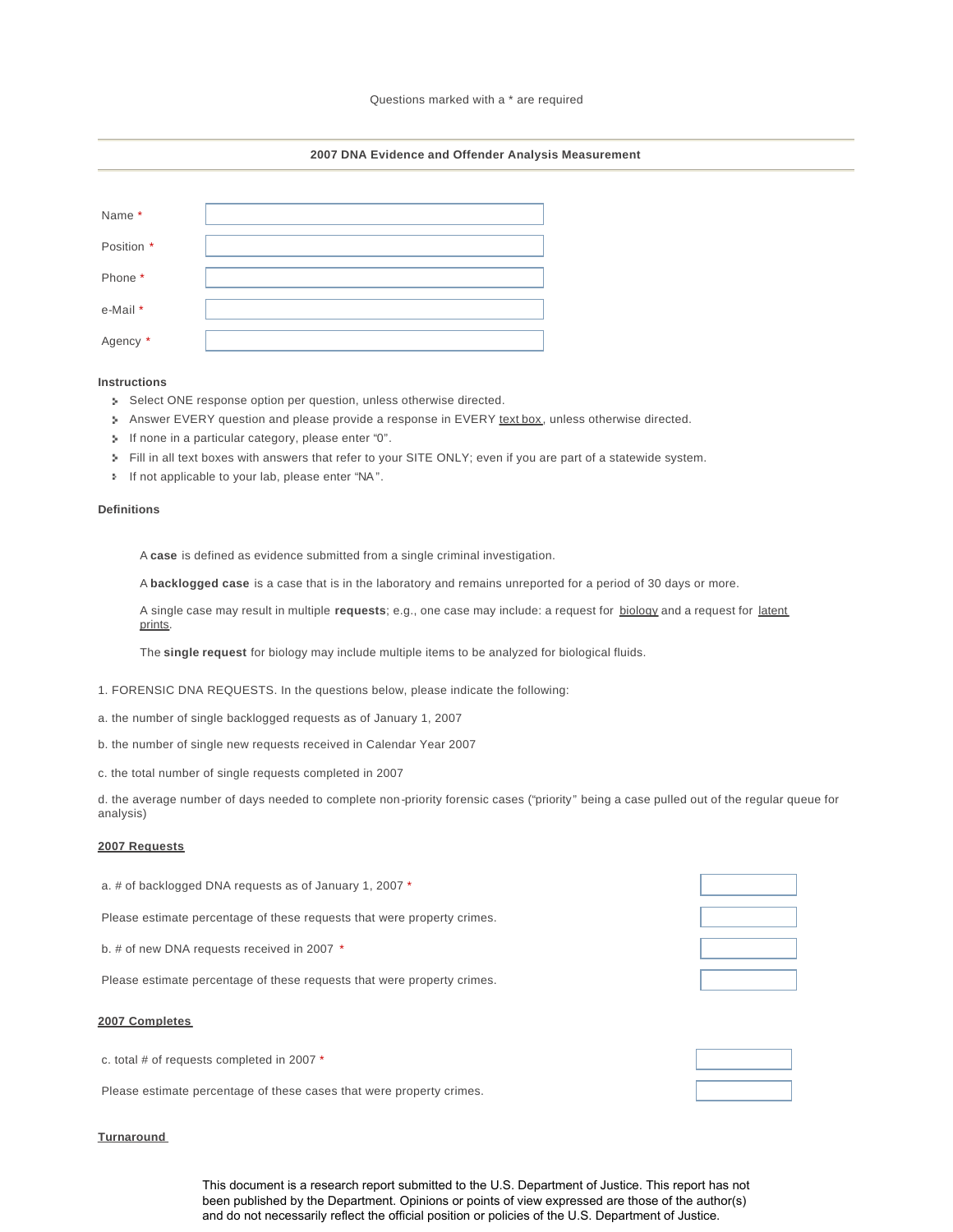d. the average number of days needed to complete (including peer review and report) current load of non-priority forensic cases. Please<br>indicate violent crime time with a "**V**" and the nonviolent crime time with "**NV**". If mark your selection with **"X".** 

| up to 30 days    |  |
|------------------|--|
| 31 to 59 days    |  |
| 60 to 89 days    |  |
| 90 to 119 days   |  |
| 120 to 179 days  |  |
| 180 to 269 days  |  |
| 270 or more days |  |

2. If NIJ funding specific to DNA programs (such as casework backlog reduction, capacity enhancement, offender backlog reduction) was discontinued in future years, what would be the anticipated impact on backlogs in your casework DNA program? \*

- No increase in casework backlogs expected
- Increase expected

| Approximately how many additional cases backlogged per year? (Please use rounded figures) |  |
|-------------------------------------------------------------------------------------------|--|
| 3. What percentage of your total budget for DNA casework is from NIJ sources? *           |  |
| IF POSSIBLE, please provide a breakdown.<br>% of budget for reagents funded from NIJ      |  |
| % of budget for instrumentation funded from NIJ                                           |  |
| % of budget for training funded from NIJ                                                  |  |

4. If NIJ funding specific to to DNA programs (such as casework backlog reduction, capacity enhancement, offender backlog reduction) was discontinued in future years, what would be the anticipated impact to your DNA casework program? \*

- 7. State and local funding would be sufficient to continue current operations.
- 7. State and local funding would **not** be sufficient to continue current operations, and the following would likely occur.

Select all that apply.

|  | Personnel reductions |
|--|----------------------|
|--|----------------------|

- Limitations on case acceptance policy
- Loss of training and/or continuing education opportunities

Decreased outsourcing

- Decreased equipment purchases
- Decreased supply purchases
- **Other**

#### **LABORATORIES NOT RESPONSIBLE FOR CODIS OFFENDER PROCESSING SHOULD PROCEED TO QUESTION 12.**

5. OFFENDER PROFILES. Please indicate the following:

a. the number of offender samples backlogged as of January 1, 2007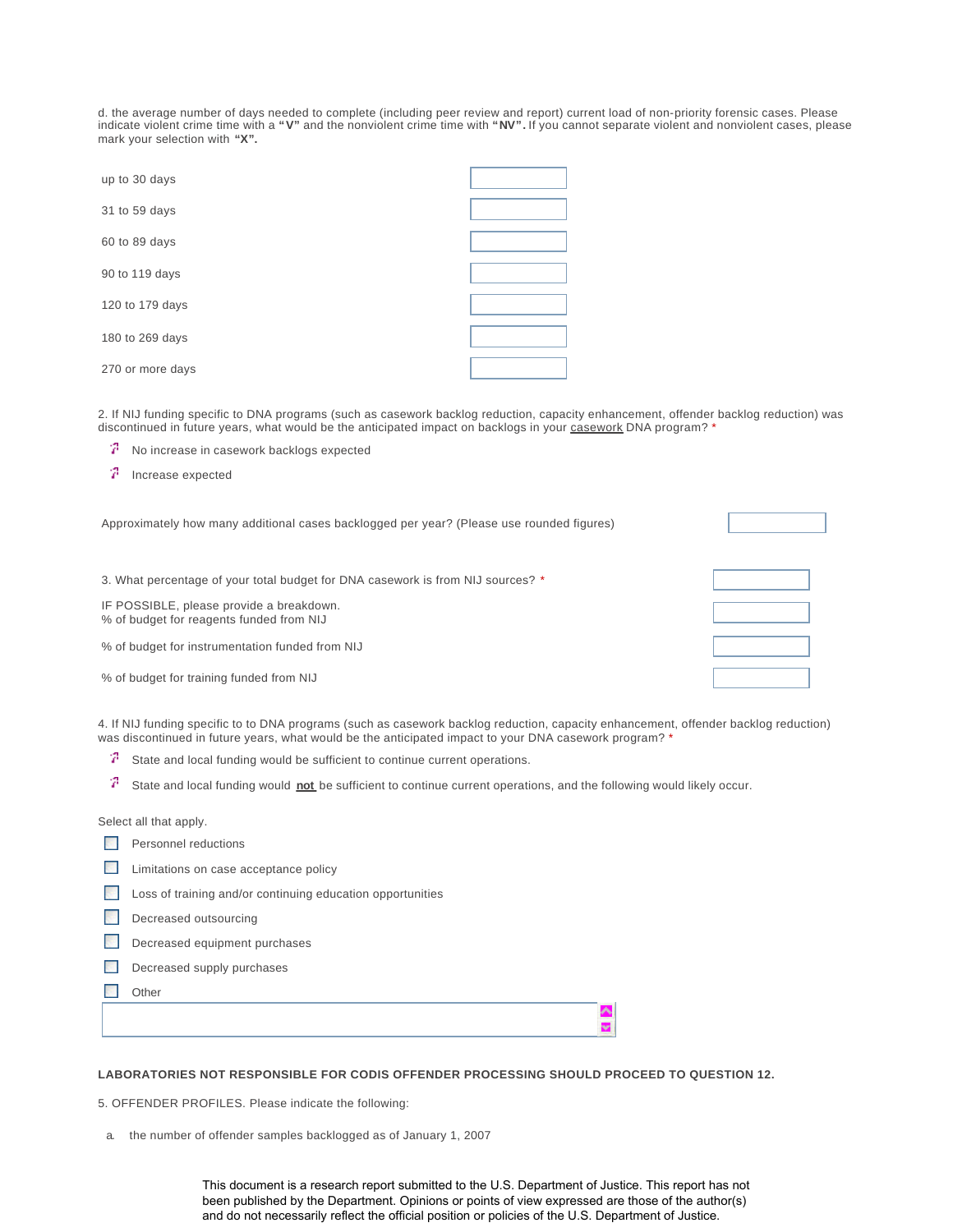- b. the number of **new** offender samples received in 2007
- c. the **total** number offender samples completed in 2007 (to include those found to have insufficient material for analysis)
- d. the average number of days needed to complete offender sample analysis in 2007

#### **2007 Requests**

a. the # of backlogged offender samples as of January 1, 2007

b. the # of new offender samples received in 2007

#### **2007 Completes**

c. the total # of offender samples completed in 2007

#### **Turnaround**

d. the average number of days needed to complete current load of offender samples (including upload to CODIS)

| up to 30 days    |  |
|------------------|--|
| 30 to 59 days    |  |
| 60 to 89 days    |  |
| 90 to 119 days   |  |
| 120 to 179 days  |  |
| 180 to 269 days  |  |
| 270 or more days |  |

6. If NIJ funding and related programs specific to DNA (such as casework backlog reduction, capacity enhancement, offender backlog reduction) were discontinued in the future, what would be the anticipated impact on backlogs in your offender DNA program?

7 No increase in sample backlogs expected

靀 Increase expected

Approximately how many additional offender samples backlogged per year? (Please use rounded figures)

7. What percentage of your total budget for offender DNA analysis is from NIJ sources?

IF POSSIBLE Please provide a breakdown:

% of budget for outsourcing provided by NIJ

% of budget for instrumentation funded from NIJ

% of budget for training funded from NIJ

8. If NIJ funding specific to DNA programs (such as casework backlog reduction, capacity enhancement, offender backlog reduction) was discontinued in future years, what would be the anticipated impact to your offender DNA program?

- State and local funding would be sufficient to continue current operations.
- 靀 State and local funding would **not** be sufficient to continue current operations, and the following would likely occur.

Select all that apply.

- Personnel reductions
- Loss of training and/or continuing education opportunities
- Decreased outsourcing

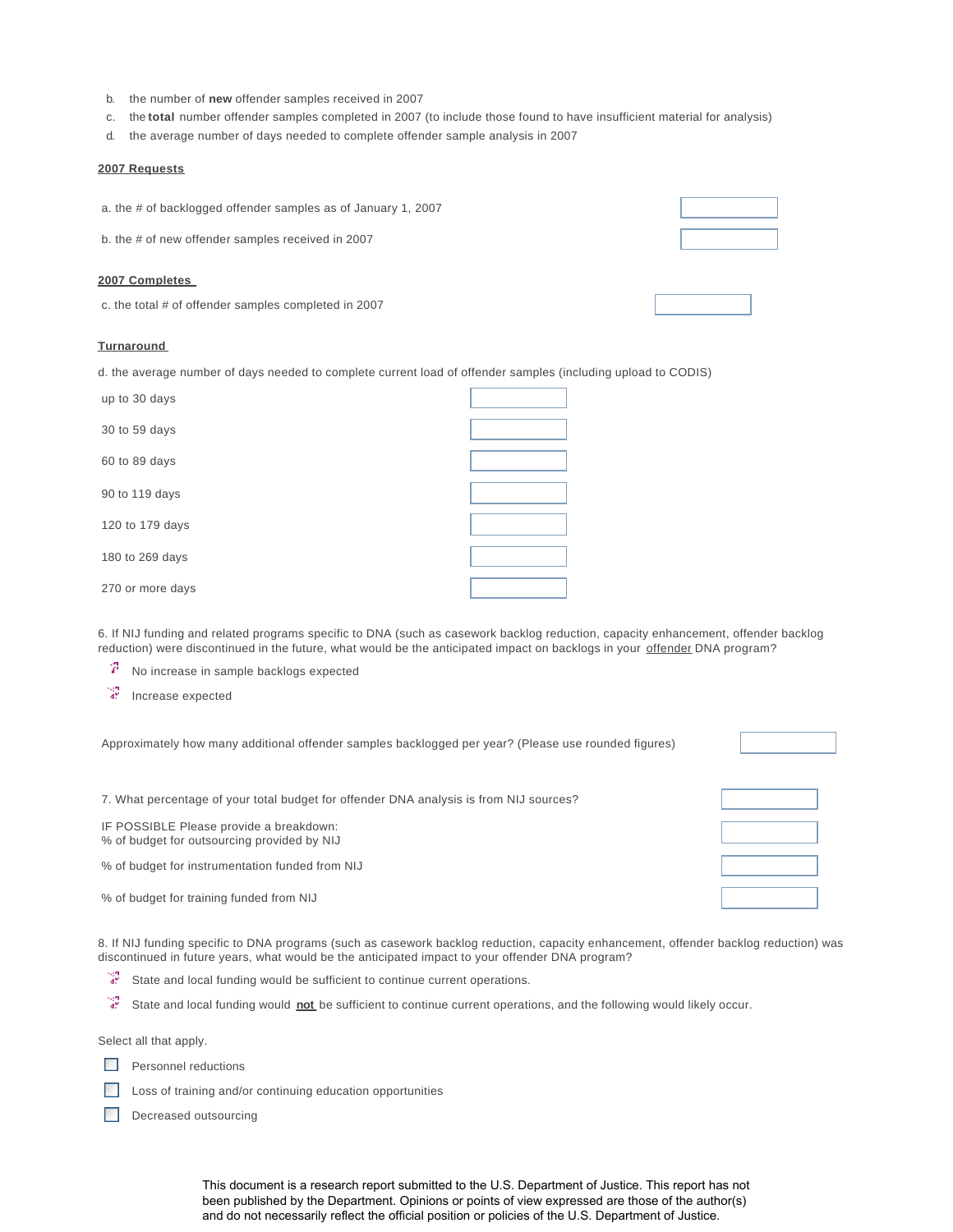| Decreased equipment purchases                                                                                                                                                                                                                                                |  |  |  |
|------------------------------------------------------------------------------------------------------------------------------------------------------------------------------------------------------------------------------------------------------------------------------|--|--|--|
| Decreased supply purchases                                                                                                                                                                                                                                                   |  |  |  |
| Other                                                                                                                                                                                                                                                                        |  |  |  |
| ◚<br>v                                                                                                                                                                                                                                                                       |  |  |  |
|                                                                                                                                                                                                                                                                              |  |  |  |
| 9. Was your state collecting DNA from arrestees (under statutory authority) for inclusion in the DNA database by the end of Calendar Year<br>2007?                                                                                                                           |  |  |  |
| If YES, in CY 2007 how many arrestee samples were collected and submitted for analysis? (Go to Question 12)                                                                                                                                                                  |  |  |  |
| 7<br>NO, state has a law but collections had not yet begun. (Go to Question 10)                                                                                                                                                                                              |  |  |  |
| 7<br>NO, state has no such law. (Go to Question 11)                                                                                                                                                                                                                          |  |  |  |
| 10. If your state was not collecting DNA from arrestees before the end of Calendar Year 2007, but does have an enabling law authorizing<br>such collections, please provide the following details.                                                                           |  |  |  |
| What is the anticipated date of implementation?                                                                                                                                                                                                                              |  |  |  |
| What is the estimated number of arrestee samples?                                                                                                                                                                                                                            |  |  |  |
| All felony arrests or only certain arrests?<br>(Choose one)                                                                                                                                                                                                                  |  |  |  |
| 7<br>All felony arrests                                                                                                                                                                                                                                                      |  |  |  |
| 7<br>Only certain arrests                                                                                                                                                                                                                                                    |  |  |  |
| If only certain arrests, what is the estimated number of samples for all felony arrests?                                                                                                                                                                                     |  |  |  |
| 11. If your state does NOT already have a law to require DNA from arrestees, please provide estimates on the number of anticipated<br>samples for all felony arrestees. For simplicity, do not attempt to account for issues of recidivism and previously collected samples. |  |  |  |
| Number of all felony arrests                                                                                                                                                                                                                                                 |  |  |  |
| <b>EVIDENCE RETENTION</b>                                                                                                                                                                                                                                                    |  |  |  |
| 12. Is there an evidence retention policy regarding preservation of biological evidence that was secured in the investigation or prosecution<br>of an offense, if the defendant is under sentence of imprisonment for such an offense? *                                     |  |  |  |
| Ŧ<br>Yes. There is such a policy meeting this criteria. (Go to Question 14)                                                                                                                                                                                                  |  |  |  |
| ¥<br>No. There is such a policy, but it does not meet this criteria. (Go to Question 13)                                                                                                                                                                                     |  |  |  |
| ¥<br>No. There is no such policy. (Go to Question 16)                                                                                                                                                                                                                        |  |  |  |
| 7<br>Unsure if such a policy exists. (Go to Question 16)                                                                                                                                                                                                                     |  |  |  |
|                                                                                                                                                                                                                                                                              |  |  |  |

13. If there is an evidence retention policy for biological evidence, but it does not meet the conditions described in Question 12, please describe the difference.



14. What is this policy governed by? (Select all that apply)

State statute

Local ordinance

Legal decision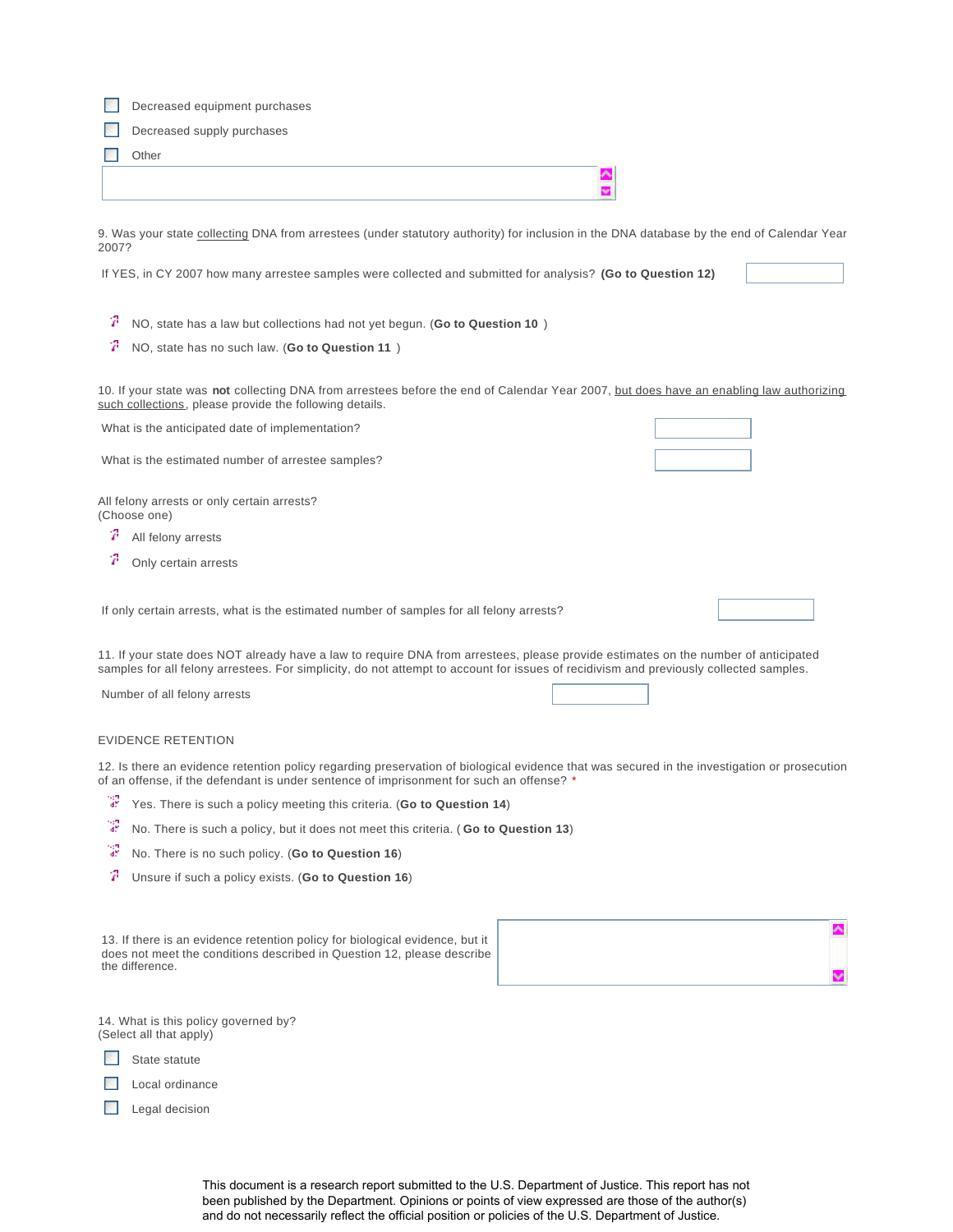Agency policy

 $\mathcal{L}_{\mathcal{A}}$ Other, please describe

| 15. Who is responsible for retaining this evidence?<br>(Select all that apply) |  |
|--------------------------------------------------------------------------------|--|
| Crime laboratory                                                               |  |
| Prosecuting Attorney's Office                                                  |  |
| <b>Investigating Law Enforcement Agency</b>                                    |  |
| <b>Court System</b>                                                            |  |
| Other, please describe                                                         |  |
|                                                                                |  |
|                                                                                |  |

16. Use the space below to provide additional comments on any of the matters covered in this measurement of DNA programs.



**THANK YOU for taking the time to complete this important measurement of DNA programs. Please take a final moment to review your responses and then select "Continue " to submit.** 

## $\frac{1}{2}$ ငှံရုံးမှုပုံစုံ $\frac{1}{2}$

If you require any clarification on the questions, contact NFSTC STAFF (Kevin.Lothridge@NFSTC.org 727 -549-6067x103). If you have any questions or concerns regarding the nature of this research or its future applications, please contact John Paul Jones at John.Paul.Jones@usdoj.gov\_or 202-307-5715.



Surveys | Email Marketing | Web Polls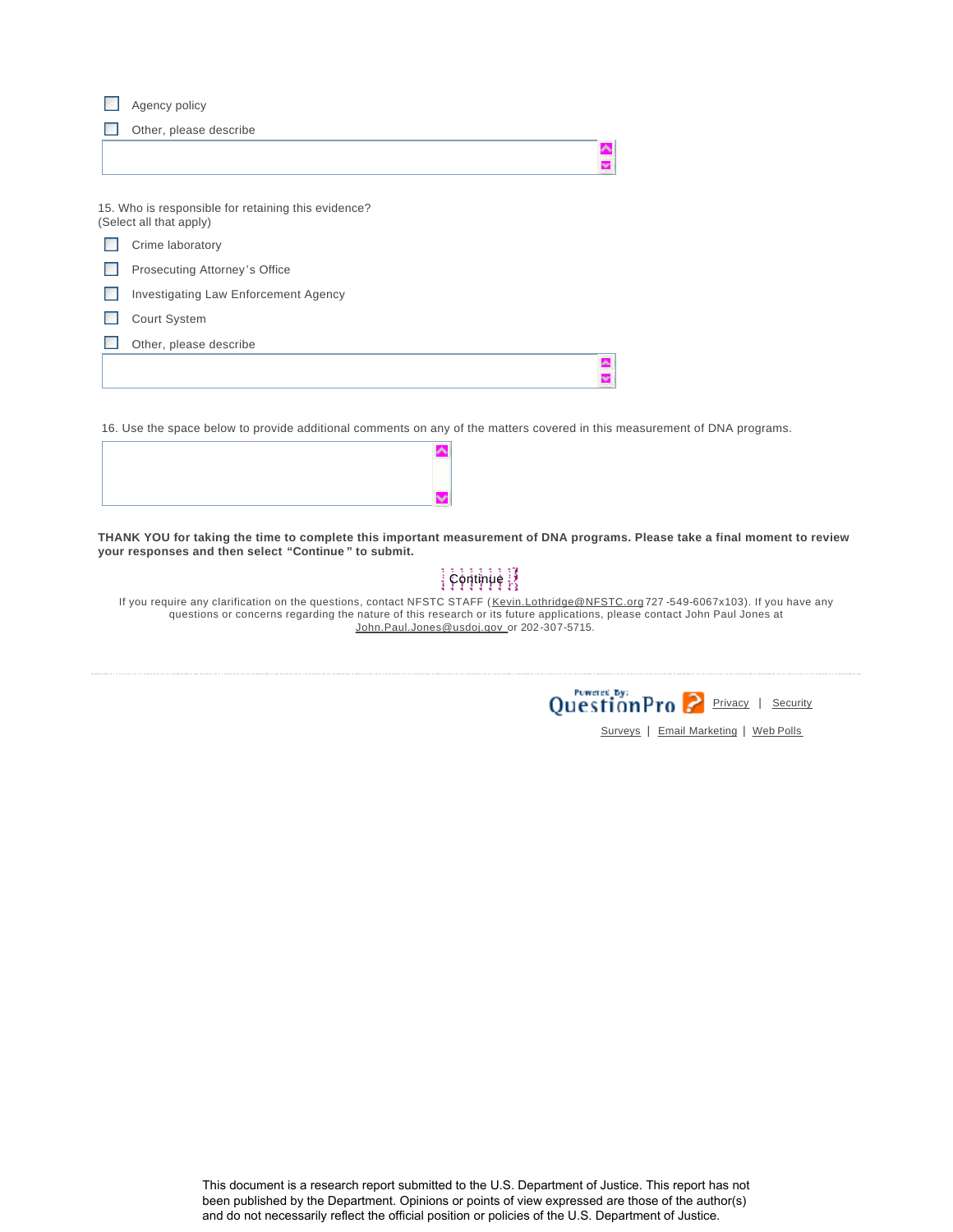# **2007 DNA Evidence and Offender Analysis Measurement Data Verification**

 **Q1a-b FORENSIC DNA - Requests** – Data in these questions that were not in whole numbers were edited as follows –

- Answers that were provided as a decimal were rounded to the next highest number
- Answers that were provided as a range (e.g., 30-40) were averaged (e.g., 35)
- Answers that were provided as a "less than" (e.g., <1 or <50) will were coded as the number provided (1, 50)
- Answers provided as "don't knows" or "unknowns" were coded as blank
- Answers provided as NA were code as 99 and "system missing"

|    | <b>Statistics</b> |               |                 |             |                |  |
|----|-------------------|---------------|-----------------|-------------|----------------|--|
|    |                   | Q1 backlogged | Q1aE property   | Q1b new DNA | Q1bE property  |  |
|    |                   | DNA requests  | crimes requests | requests    | crime requests |  |
| ΙN | Valid             | 152           | 138             | 152         | 142            |  |
|    | Missing           |               | 15              |             | 11             |  |
|    | Sum               | 55,969        | 4,462           | 140,741     | 4,815          |  |

 **Q1c FORENSIC DNA - Completes** – Data in these questions that were not in whole numbers were edited as follows –

- Answers that were provided as a decimal were rounded to the next highest number
- Answers that were provided as a range (e.g., 30-40) were averaged (e.g., 35)
- Answers that were provided as a "less than" (e.g., <1 or <50) will were coded as the number provided (1, 50)
- Answers provided as "don't knows" or "unknowns" were coded as blank
- Answers provided as NA were code as 99 and "system missing"

|   | <b>Statistics</b> |                           |                                   |  |  |
|---|-------------------|---------------------------|-----------------------------------|--|--|
|   |                   | Q1c requests<br>completed | Q1cE property crimes<br>completed |  |  |
| N | Valid             | 152                       | 141                               |  |  |
|   | Missing           |                           | 12                                |  |  |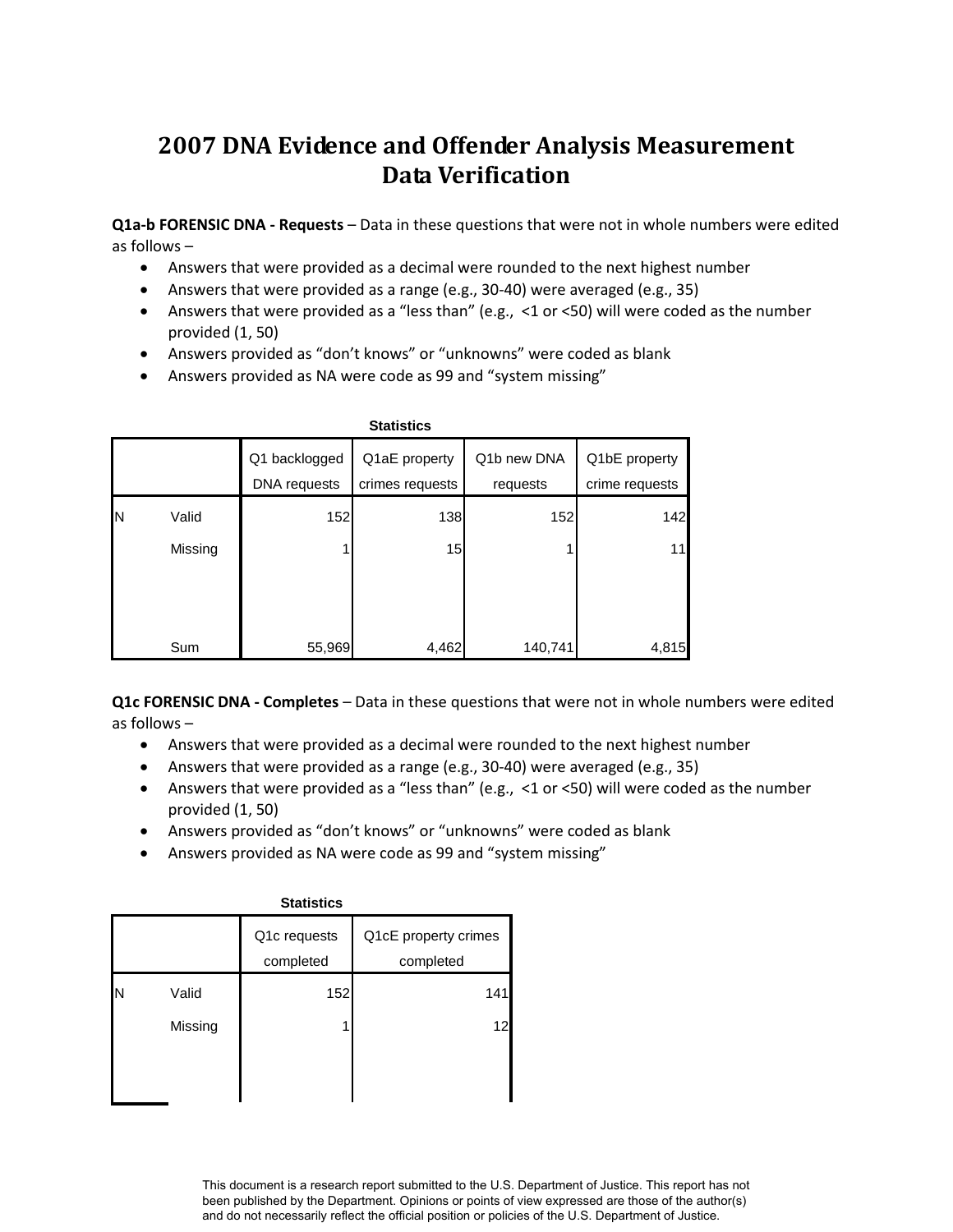| <b>Statistics</b> |         |                           |                                   |
|-------------------|---------|---------------------------|-----------------------------------|
|                   |         | Q1c requests<br>completed | Q1cE property crimes<br>completed |
| N                 | Valid   | 152                       | 141                               |
|                   | Missing |                           | 12                                |
|                   | Sum     | 124,874                   | 4,34                              |

**Q1d – Average number of Days needed to complete –** unable to complete because data were not entered correctly

## **Q2 – Approximately how many additional cases backlogged per year?**

| Statistics                         |         |        |  |
|------------------------------------|---------|--------|--|
| Q2Approx how many additional cases |         |        |  |
| N                                  | Valid   | 117    |  |
|                                    | Missing | 36     |  |
|                                    | Mean    | 219    |  |
|                                    | Median  | 130    |  |
|                                    | Sum     | 25,666 |  |

## **Q3 - What percentage of your total budget for DNA casework is from NIJ Sources?**

|    | <b>Statistics</b> |                       |                                           |                                             |                            |
|----|-------------------|-----------------------|-------------------------------------------|---------------------------------------------|----------------------------|
|    |                   | Pct of budget for DNA | Pct of budget for<br>reagents funded from | Pct of budget for<br>instrumentation funded | Pct of budget for training |
|    |                   | Casework is from NIJ  | NIJ                                       | from NIJ                                    | funded from NIJ            |
| ΙN | Valid             | 144                   | 113                                       | <b>114</b>                                  | 115                        |
|    | Missing           | 10 <sup>1</sup>       | 40                                        | 39                                          | 38                         |
|    | Mean              | 35.18                 | 23.76                                     | 69.53                                       | 41.78                      |
|    | Median            | 26.75                 | 10.00                                     | 87.50                                       | 20.00                      |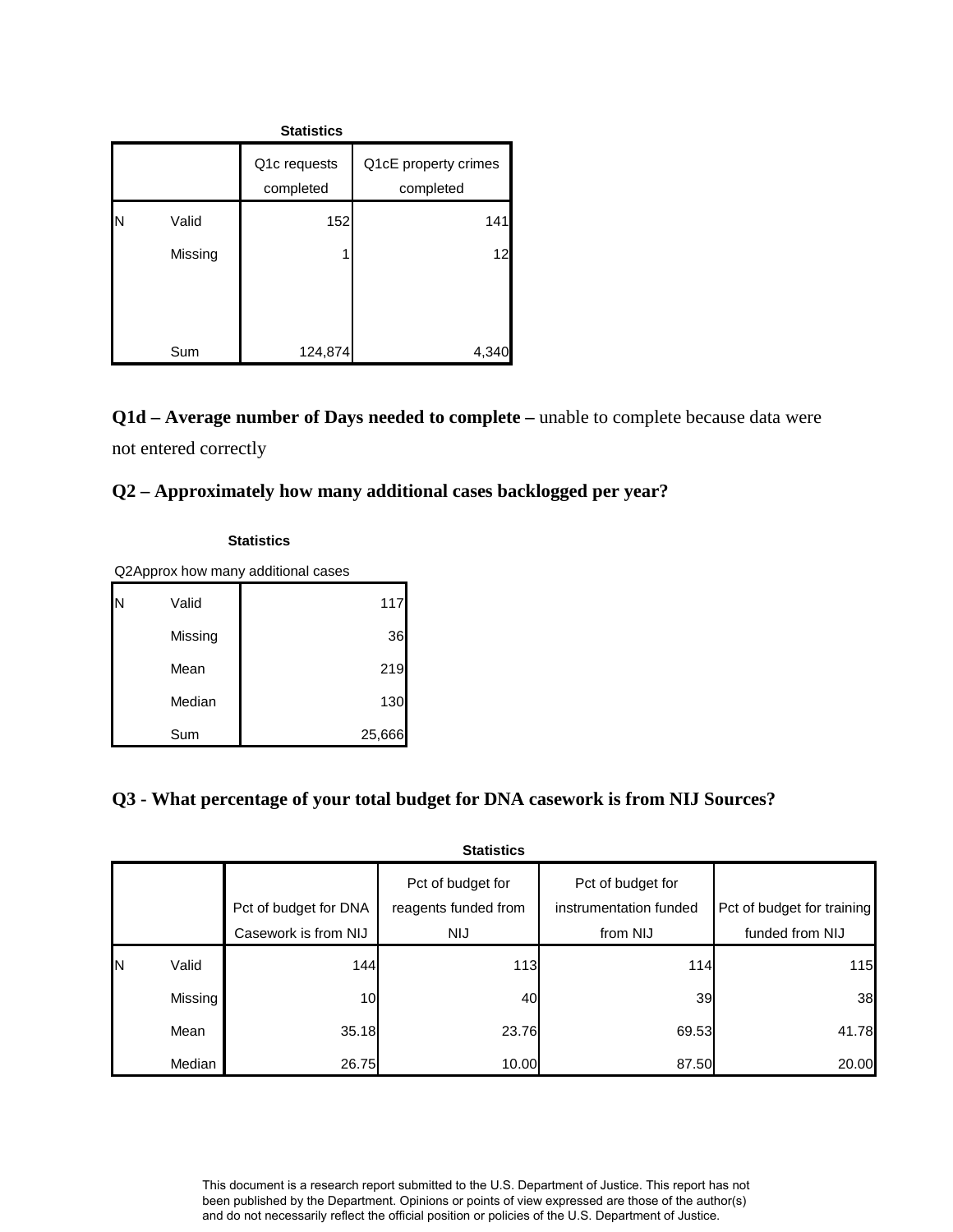#### **Q4 - Data for this question were not provided in file**

#### **Q5a-b OFFENDER PROFILES**

 processing would proceed to question 12." Respondents were given two different directions for this question. The first was at the beginning of the survey which reads – "If not applicable to your lab, please enter NA." The second set of instructions is before the question which reads "Laboratories not responsible for CODIS offender

• For this question - ALL NA responses were re-coded as "missing" data.

| olalistics |         |                                                                  |                                                      |
|------------|---------|------------------------------------------------------------------|------------------------------------------------------|
|            |         | a. the # of backlogged offender<br>samples as of January 1, 2007 | b. the # of new offender samples<br>received in 2007 |
| ΙN         | Valid   | 53                                                               | 54                                                   |
|            | Missing | 98                                                               | 99                                                   |
|            |         |                                                                  |                                                      |
|            | Sum     | 841,847                                                          | 1,021,930                                            |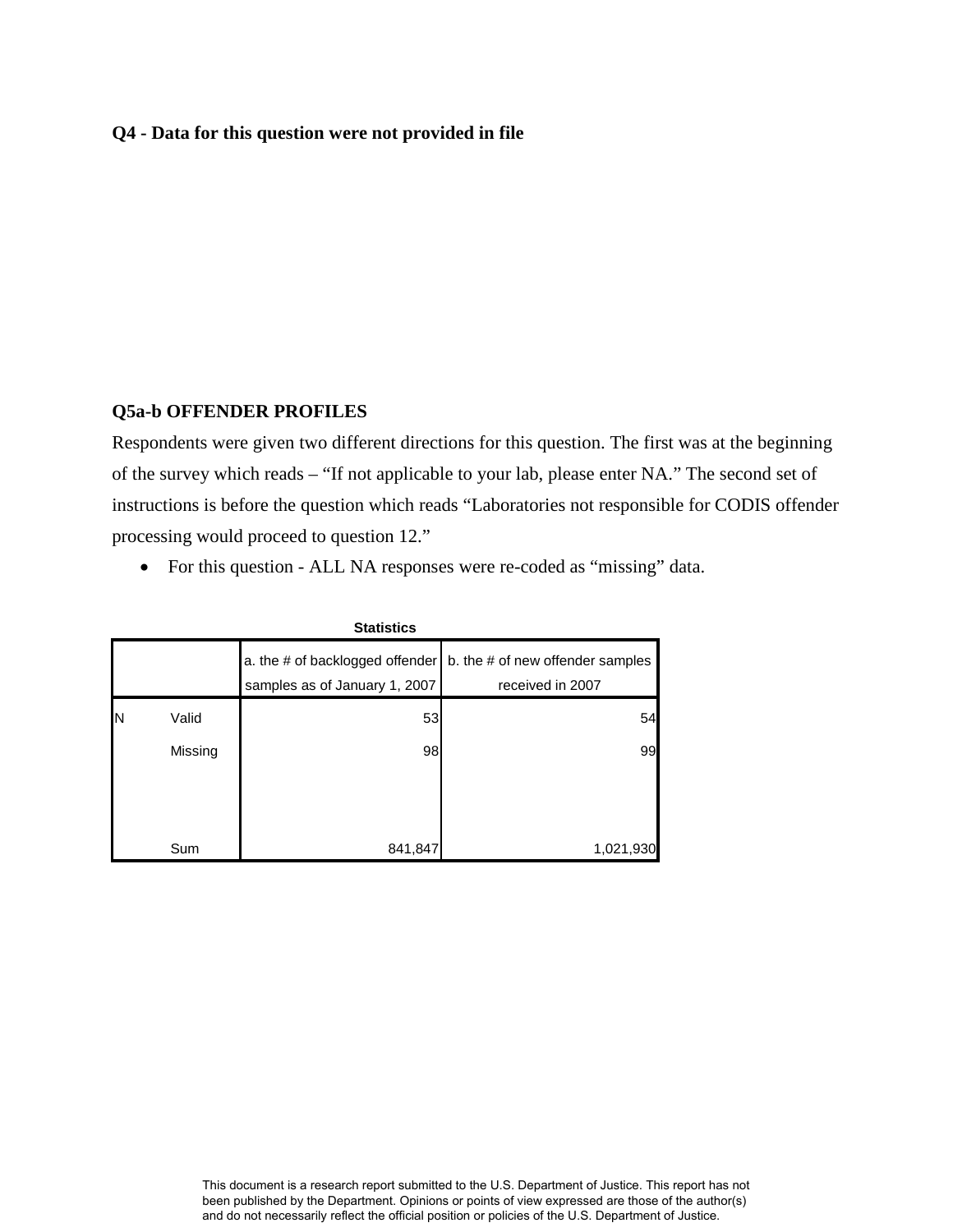5c. the total # of offender samples completed in 2007

#### **Statistics**

| N | Valid   | 54        |
|---|---------|-----------|
|   | Missing | 99        |
|   |         |           |
|   |         |           |
|   | Sum     | 1,206,612 |

**5d. Average number of Days needed to complete –** unable to complete because data were not entered correctly

6b. Approximately how many additional offender samples backlogged per year? (Please use rounded figures)

#### **Statistics**

Q6baddidtionalOS

| Ν | Valid   | 30      |
|---|---------|---------|
|   | Missing | 123     |
|   | Mean    | 7,527   |
|   | Median  | 5,000   |
|   | Sum     | 225,800 |